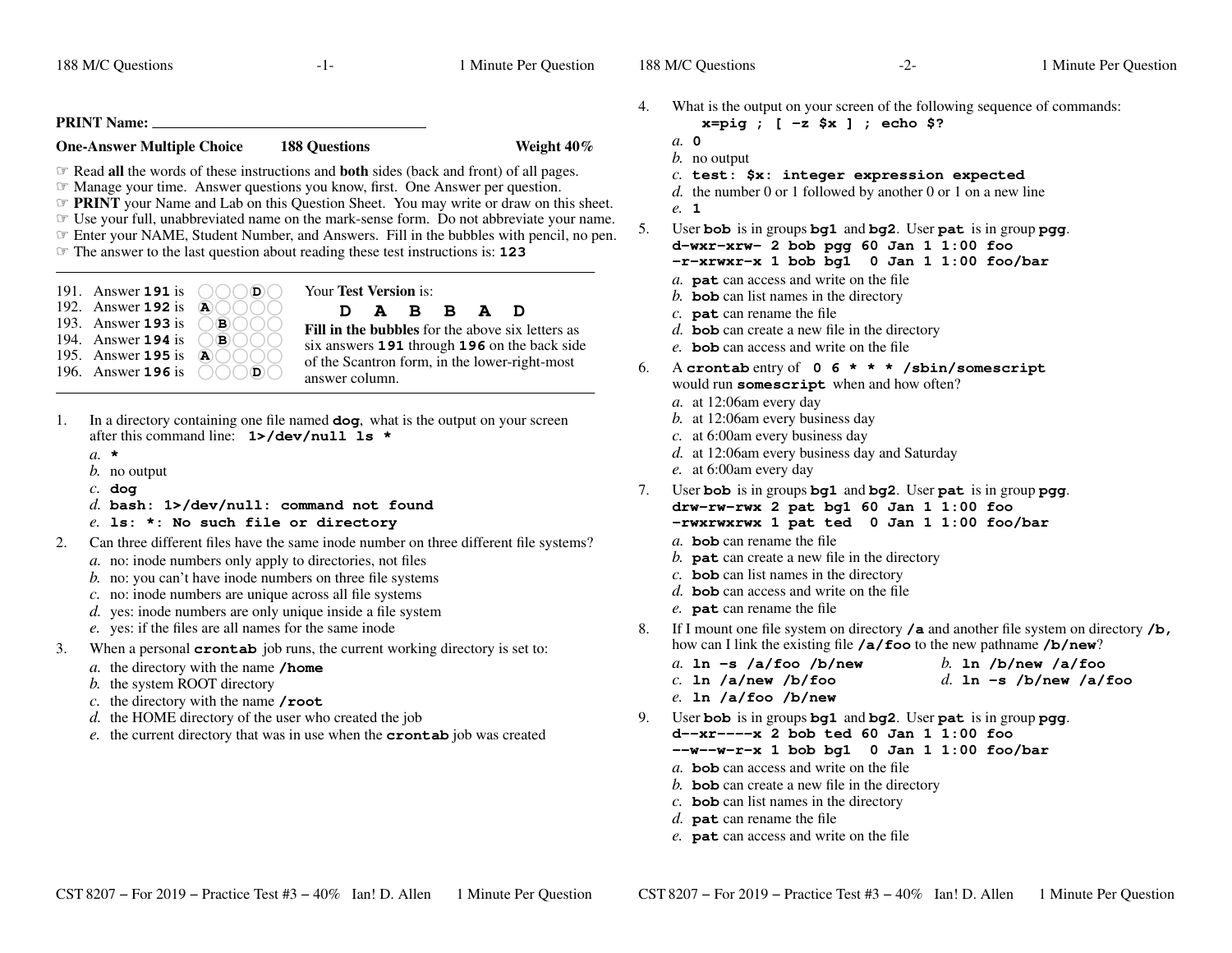| 188 M/C Questions                                                                                                                                                                 | $-3-$                                              | 1 Minute Per Question                                                            | 18 |
|-----------------------------------------------------------------------------------------------------------------------------------------------------------------------------------|----------------------------------------------------|----------------------------------------------------------------------------------|----|
| 10.<br>If a script named $bar$ contains a loop that starts:<br>and the script is executed using this command line:<br>./bara 'bd'ef"gh"a<br>how many times will the loop iterate? |                                                    | for i do                                                                         | 17 |
| a. 7 iterations<br>$d.$ 9 iterations                                                                                                                                              | b. 8 iterations<br>e. 1 iteration                  | $c. 6$ iterations                                                                |    |
| 11.<br>and append data to the file but not delete the file?                                                                                                                       |                                                    | Given my directory containing a file, which octal permissions allow me to access | 18 |
| a. Directory: 600 File: 700<br>$c$ . Directory: <b>500</b> File: <b>100</b><br>e. Directory: 200 File: 200                                                                        |                                                    | $b.$ Directory: 400 File: 400<br>$d.$ Directory: 500 File: 200                   | 19 |
| User bob is in groups bg1 and bg2. User pat is in group pgg.<br>12.<br>$dr - xr - x - w - 2$ bob pgg 60 Jan 1 1:00 foo<br>-r-xrwxr-x 1 bob bg1 0 Jan 1 1:00 foo/bar               |                                                    |                                                                                  | 20 |
| $a$ . <b>bob</b> can create a new file in the directory<br>$b$ . bob can list names in the directory                                                                              |                                                    |                                                                                  |    |
| $c$ . <b>bob</b> can access and write on the file<br>d. $pat$ can access and write on the file<br>e. pat can rename the file                                                      |                                                    |                                                                                  | 21 |
| Given this successful command line (note the dot argument):<br>13.<br>denied" errors?                                                                                             | cd /home/foo ; mkdir bar ; cd bar ; chmod a-x .    | Which of the following subsequent commands will execute without any "permission  | 22 |
| a. 1s /home/foo/bar/.<br>$c.$ 1s /home/foo/bar/                                                                                                                                   | $b.$ is $.$                                        | $d.$ 1s /home/foo/bar                                                            |    |
| $e.$ 1s.<br>14.<br>The minimum permissions you need to append to a file foo in directory a are:                                                                                   |                                                    |                                                                                  |    |
| $a.$ rwx on a, none on foo<br>$c.$ x on a, w on foo<br>$e.$ wx on $a$ , w on foo                                                                                                  |                                                    | b. rwx on $a$ , rw on foo<br>d. wx on a, none on foo                             | 23 |
| If a shell script myscript.sh is called this way:<br>15.<br>./myscript.sh a b c<br>and the first line inside the script below the script header is<br>echo "\$#\$1" ; shift       |                                                    |                                                                                  |    |
| what is the output of that line?<br>$h.$ 3a<br>a.4c                                                                                                                               | $c.$ 3b                                            | $d.$ 2b<br>$e.$ 2a                                                               |    |
| Dereference the following symlink bar into its equivalent absolute path:<br>16.<br>$a.$ /tmp/b/bar                                                                                | $\ln -s$ /b///a//foo /tmp/a/b/bar<br>$b.$ /tmp/foo | $c.$ /tmp/a/b/bar                                                                | 24 |
| $d.$ /tmp/b/foo                                                                                                                                                                   | e./tmp/a/foo                                       |                                                                                  |    |

|     | 188 M/C Questions                                                                                                                                                                              | $-4-$                          | 1 Minute Per Question  |
|-----|------------------------------------------------------------------------------------------------------------------------------------------------------------------------------------------------|--------------------------------|------------------------|
|     | 17. A shell script named $bar$ is executed as follows:<br>./bar "a b" "c d e" f<br>Inside the script is the line: echo "\$3"<br>What is the output on your screen from this line?              |                                |                        |
|     | a. \$3                                                                                                                                                                                         | $h$ f                          | c. c. d. e             |
|     | $d.$ a b                                                                                                                                                                                       | $e.$ "f"                       |                        |
|     | 18. What command terminates processes based on their name (not safe!):                                                                                                                         |                                |                        |
|     | $a.$ dmesg<br>$d.$ ps $1$ xww                                                                                                                                                                  | $h$ . crontab<br>$e.$ kill     | $c.$ killall           |
|     | 19. What command manipulates your personal list of repeated scheduled commands:                                                                                                                |                                |                        |
|     | $a.$ showall<br>$d.$ dmesq                                                                                                                                                                     | $b$ . ps $1$ xww<br>e. crontab | $c.$ psmine            |
| 20. | In an empty directory, what permissions are on file ??? after these commands:<br>touch ??? *** ; chmod 111 *<br>chmod 222 ??? ; chmod 444 '***'                                                |                                |                        |
|     | $a.$ $rw-rw-rw-$                                                                                                                                                                               | b. $r-r-r-r-$                  | $c.$ -wx-wx-wx         |
|     | d. $--x--x--x$                                                                                                                                                                                 | $e. -w - -w - -w -$            |                        |
| 21. | When a user named bob runs a command in an executable file owned by foo, in a<br>directory owned by root, the file executes with the permissions of:                                           |                                |                        |
|     | a. root and bob                                                                                                                                                                                | $h$ . root                     | $c.$ bob               |
|     | $d.$ root and foo                                                                                                                                                                              | $e$ foo                        |                        |
|     | 22. If bar is an executable script containing the line animal=dog then what is the<br><b>bash</b> output of this sequence of three commands:<br>animal=pig ; ./bar ; echo "the '\$animal' ate" |                                |                        |
|     | a. the \$animal ate                                                                                                                                                                            |                                | $b.$ the 'animal' ate  |
|     | $c.$ the 'pig' ate                                                                                                                                                                             |                                | $d.$ the 'Sanimal' ate |
| 23. | $e.$ the 'dog' ate<br>User bob is in groups bg1 and bg2. User pat is in group pgg.<br>dr-xrwx-wx 2 pat ted 60 Jan 1 1:00 foo<br>-r-xr-xrwx 1 pat bg2 0 Jan 1 1:00 foo/bar                      |                                |                        |
|     | $a$ . bob can access and write on the file                                                                                                                                                     |                                |                        |
|     | b. bob can list names in the directory                                                                                                                                                         |                                |                        |
|     | $c$ . <b>pat</b> can access and write on the file                                                                                                                                              |                                |                        |
|     | d. <b>bob</b> can rename the file                                                                                                                                                              |                                |                        |
|     | e. pat can create a new file in the directory                                                                                                                                                  |                                |                        |
| 24. | The octal mode of a directory that allows the user to create new files in it, but not to<br>list any names in it:                                                                              |                                |                        |

 $b.400$ *a.* **100***b.* **<sup>400</sup>** *c.* **<sup>300</sup>** *d.* **<sup>200</sup>** *e.* **<sup>500</sup>**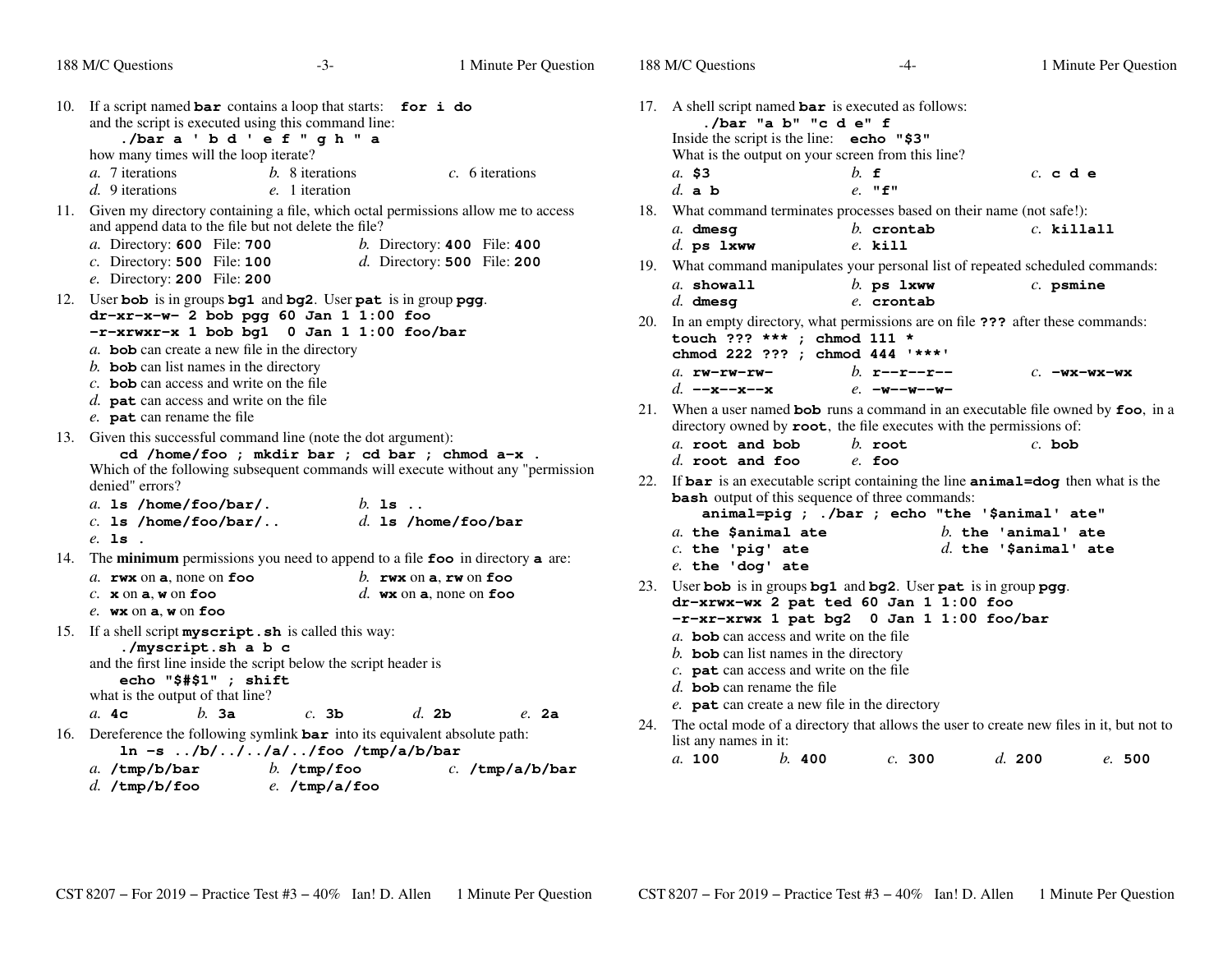|  |  | 188 M/C Questions |
|--|--|-------------------|
|--|--|-------------------|

| 25. In an empty directory, what is output on your screen by:<br>mkdir -p $a/b/c$ 1/2/3 ; mv a 1/2 ; find . -name c                                                                                                                                                                                                                                                                                                        |     | 32. User bob is in<br>d--x----w-                                                                                                                                                                                                 |
|---------------------------------------------------------------------------------------------------------------------------------------------------------------------------------------------------------------------------------------------------------------------------------------------------------------------------------------------------------------------------------------------------------------------------|-----|----------------------------------------------------------------------------------------------------------------------------------------------------------------------------------------------------------------------------------|
| a. $.1/2/3/a/b/c$<br>b. $.12/a/b/c$<br>$c.$ ./1/2/3/a/b<br>$d.$ ./1/2/a<br>$e.$ . $/1/a$                                                                                                                                                                                                                                                                                                                                  |     | --W-r-xrwx<br>a. pat can acc<br>b. <b>bob</b> can acc                                                                                                                                                                            |
| 26.<br>Given the following, can user $\text{bird}$ in group sesame copy. /foo to bar?<br>drwx-wx--x 2 root sesame 4096 Oct 7 14:00.<br>$-$ wxrwxrwx 1 bird sesame 123 Oct 4 14:05 foo                                                                                                                                                                                                                                     |     | $c.$ pat can ren<br>$d.$ bob can list<br>e. bob can cre                                                                                                                                                                          |
| a. No, because the directory is not readable by $\vec{b} \cdot \vec{r}$<br>b. Yes, because $\boldsymbol{\text{bird}}$ has write permissions on $\boldsymbol{\text{foo}}$<br>$c$ . Yes; permissions don't apply because <b>bird</b> owns foo<br>d. No, because the directory has no write permissions for $\vec{b} \cdot \vec{r}$<br>e. No, because foo has no read permissions for $bird$                                 |     | 33. If a shell script:<br>./myscr<br>and the first line<br>shift;<br>what is the outp                                                                                                                                            |
| In an empty directory, what is output on your screen by:<br>27.<br>mkdir -p $a/b/c$ 1/2/3; mv $a/b$ 1/2/3; find. -name c<br>b. $./a/b/c$<br>$c.$ $.11/2/3/c$<br>a. $.11/2/3/b/c$<br>$e.$ ./1/2/3/a/b<br>d. $.1/2/a/b$                                                                                                                                                                                                     |     | a.4c<br>34. Given my direc<br>file from the dir<br>a. Directory: 5                                                                                                                                                               |
| The minimum permissions you need to read a file foo in directory a are:<br>28.                                                                                                                                                                                                                                                                                                                                            |     | $c$ . Directory: 1                                                                                                                                                                                                               |
| $a$ . wx on $a$ , w on foo<br>b. rwx on a, none on foo                                                                                                                                                                                                                                                                                                                                                                    | 35. | e. Directory: 1<br>Which comman                                                                                                                                                                                                  |
| $c.$ x on a, $r$ on foo<br>d. wx on $a$ , none on foo<br>$e.$ rwx on a, rw on foo<br>29.<br>What value <b>umask</b> gives a new file permissions $\mathbf{r}$ - $\mathbf{r}$ - $\mathbf{r}$ - $\mathbf{r}$                                                                                                                                                                                                                |     | a. $umask$   $\cdot$<br>$c.$ groups                                                                                                                                                                                              |
| h.237<br>c. 110<br>d. 446<br>a. 440<br>e. 220                                                                                                                                                                                                                                                                                                                                                                             |     | e. echo gro<br>36. Which of the fo                                                                                                                                                                                               |
| When a user named <b>bob</b> runs a command in a <b>setuid</b> executable file owned by<br>30.<br>foo, in a directory owned by root, the file executes with the permissions of:                                                                                                                                                                                                                                           |     | gzip-compress<br>$a. -tqz$                                                                                                                                                                                                       |
| a. root and foo<br>$b$ . bob<br>$c.$ root                                                                                                                                                                                                                                                                                                                                                                                 | 37. | If variable $a$ m                                                                                                                                                                                                                |
| $d.$ root and bob<br>$e$ . foo<br>User bob is in groups bg1 and bg2. User pat is in group pgg.<br>31.<br>drw------ x 2 pat ted 60 Jan 1 1:00 foo<br>--w--w-r-x 1 pat bg1 0 Jan 1 1:00 foo/bar<br>a. bob can rename the file<br>b. $\mathbf{pat}$ can access and write on the file<br>c. bob can list names in the directory<br>$d.$ bob can access and write on the file<br>e. bob can create a new file in the directory |     | command seque<br>$a.$ if $\Gamma$<br>$\mathbf{I}$ , $\mathbf{I}$ , $\mathbf{I}$<br>$b.$ if test<br>$c.$ if test<br>$d.$ if [ $$a$<br>e. if [ "\$a<br>38. Given the follow<br>$dr - xr - xr -x$<br>$-rw-r-xr-x$<br>a. No, because |

 is in groups **bg1** and **bg2**. User **pat** is in group **pgg**. **d--x----w- 2 pat ted 60 Jan 1 1:00 foo --w-r-xrwx 1 pat bg2 <sup>0</sup> Jan 1 1:00 foo/bar** cess and write on the file cess and write on the file ame the file names in the directory eate a new file in the directory <sup>a</sup> shell script **myscript.sh** is called this way: **./myscript.sh a b c** and the first line inside the script below the script header is**shift ; echo "\$#\$1"**but of that line? *b.* **2b** *c.* **2a** *d.* **3a** *e.* **3b** tory containing a file, which octal permissions allow me to delete the filter frectory, but not append data to the file? File: **<sup>500</sup>** *b.* Directory: **<sup>300</sup>** File: **<sup>400</sup> 500 100** File: **<sup>500</sup>** *d.* Directory: **<sup>300</sup>** File: **<sup>200</sup> 100** File: **<sup>300</sup>** d counts the number of Unix permission groups you are in? **wc**  *b.* **wc groups groups | wc** *d.* **id | wc echo groups | wc** of the following could you use as options for the **tar** command to extract a **g**sed archive? *b.* **ezf** *c.* **eg<sup>f</sup>** *d.* **-czf** *e.* **xzf** ight contain nothing (a null value - defined but empty), which ence correctly tests for this and prints the date?  $' = $a ]$ ; then date; fi **if test "" -eq \$a ; then date ; fi if test "" = "\$a" ; then date ; fi if [ \$a = /dev/null ] ; then date ; fi** $\mathbf{I}'' = * \mathbf{I}$ ; then date; fi 38. Given the following, can user **bird** in group **sesame** append to **./foo**? **dr-xr-xr-x 2 root sesame 4096 Oct 7 14:00 .-rw-r-xr-x 1 bird sesame 123 Oct 4 14:05 foo**

- **bird** has no write permission on the directory
- No, because the directory is not accessible to **bird**
- *c.* Yes, because **bird** has write permissions on **foo**
- *d.* No, because execute permissions are not set for **bird** on **foo**
- *e.* Yes; permissions don't apply because **bird** owns **foo**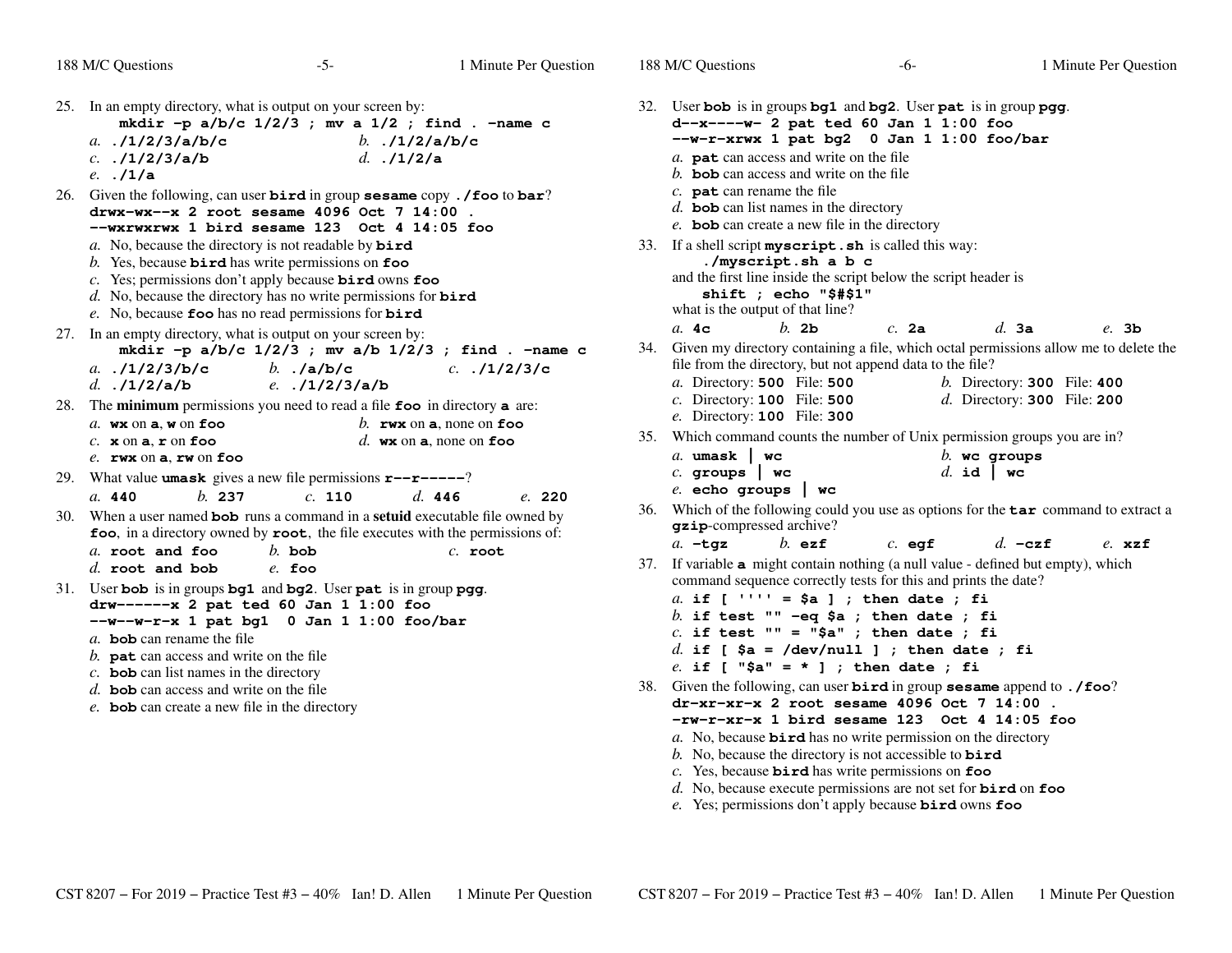|                                                                                                                                                                                                                                                                  | 188 M/C Questions                                                                                                                                                                                                                                                                                                                                                      | $-7-$                                | 1 Minute Per Question                                                                                                                                                                                                                                                                                                                                                                                 |     | 188 M/C Questions                                                                                                                                                                                                                                                                                                                                                                                                                            | -8-                                                                                                                                                                                                       |                  | 1 Minute Per Question |  |  |
|------------------------------------------------------------------------------------------------------------------------------------------------------------------------------------------------------------------------------------------------------------------|------------------------------------------------------------------------------------------------------------------------------------------------------------------------------------------------------------------------------------------------------------------------------------------------------------------------------------------------------------------------|--------------------------------------|-------------------------------------------------------------------------------------------------------------------------------------------------------------------------------------------------------------------------------------------------------------------------------------------------------------------------------------------------------------------------------------------------------|-----|----------------------------------------------------------------------------------------------------------------------------------------------------------------------------------------------------------------------------------------------------------------------------------------------------------------------------------------------------------------------------------------------------------------------------------------------|-----------------------------------------------------------------------------------------------------------------------------------------------------------------------------------------------------------|------------------|-----------------------|--|--|
| 39. What is the output (if any) of this program fragment? (There are blanks between all<br>the digits in the word list section of the for loop.)<br>$s = 0$<br>for $i$ in 1234<br>do<br>$s = $ ((s + i))$<br>done<br>echo "\$s"<br>a. 1234<br>c. 1234<br>b. 4321 |                                                                                                                                                                                                                                                                                                                                                                        |                                      |                                                                                                                                                                                                                                                                                                                                                                                                       |     | 45. User bob is in groups bg1 and bg2. User pat is in group pgg.<br>d-wx----w- 2 pat pgg 60 Jan 1 1:00 foo<br>-rwxrwxr-x 1 bob bg2 0 Jan 1 1:00 foo/bar<br>a. bob can access and write on the file<br>b. bob can create a new file in the directory<br>$c$ . <b>pat</b> can access and write on the file<br>d. bob can list names in the directory<br>e. pat can rename the file                                                             |                                                                                                                                                                                                           |                  |                       |  |  |
|                                                                                                                                                                                                                                                                  | d. 1                                                                                                                                                                                                                                                                                                                                                                   | e. 10                                |                                                                                                                                                                                                                                                                                                                                                                                                       |     |                                                                                                                                                                                                                                                                                                                                                                                                                                              | 46. User bob is in groups bg1 and bg2. User pat is in group pgg.<br>dr-xrwx-wx 2 pat pgg 60 Jan 1 1:00 foo                                                                                                |                  |                       |  |  |
| 40.                                                                                                                                                                                                                                                              | What value <b>umask</b> gives a new directory permissions $rw--w--x$ ?<br>b. 156<br>a. 432                                                                                                                                                                                                                                                                             | c. 211                               | d. 421<br>e. 621                                                                                                                                                                                                                                                                                                                                                                                      |     |                                                                                                                                                                                                                                                                                                                                                                                                                                              | -r-xrwxr-x 1 bob bg2 0 Jan 1 1:00 foo/bar                                                                                                                                                                 |                  |                       |  |  |
|                                                                                                                                                                                                                                                                  | 41. User bob is in groups bg1 and bg2. User pat is in group pgg.<br>dr-xrw-rwx 2 pat bg1 60 Jan 1 1:00 foo<br>-rwxrwxrwx 1 pat ted 0 Jan 1 1:00 foo/bar<br>a. bob can list names in the directory<br>b. $\mathbf{pat}$ can create a new file in the directory<br>$c.$ pat can rename the file<br>d. bob can access and write on the file<br>e. bob can rename the file |                                      |                                                                                                                                                                                                                                                                                                                                                                                                       |     | a. pat can rename the file<br>$b$ . <b>bob</b> can create a new file in the directory<br>$c$ . <b>bob</b> can list names in the directory<br>d. <b>bob</b> can access and write on the file<br>e. <b>pat</b> can access and write on the file<br>47. If <b>a=123</b> and <b>b=456</b> then what is the output of the following sequence of<br>commands: if $\$a = \$b$ ; then echo $\$a$ ; fi<br>a. test: a=123: integer expression expected |                                                                                                                                                                                                           |                  |                       |  |  |
|                                                                                                                                                                                                                                                                  | 42. What is the output on your screen of the following command sequence:<br>$i=04$ ; test $$i = 4$ ; echo \$?<br>a. 1                                                                                                                                                                                                                                                  |                                      |                                                                                                                                                                                                                                                                                                                                                                                                       |     | $c$ . no output<br>d. 123<br>e. bash: 123: command not found                                                                                                                                                                                                                                                                                                                                                                                 | $b.$ test: \$a: string expression expected                                                                                                                                                                |                  |                       |  |  |
|                                                                                                                                                                                                                                                                  | <i>b</i> . no output                                                                                                                                                                                                                                                                                                                                                   |                                      |                                                                                                                                                                                                                                                                                                                                                                                                       |     |                                                                                                                                                                                                                                                                                                                                                                                                                                              | 48. What value to <b>chmod</b> would change the permissions on a file to $rw-r-r-2$                                                                                                                       |                  |                       |  |  |
|                                                                                                                                                                                                                                                                  | $c.$ test: \$i: integer expression expected<br>d. the number 0 or 1 followed by another 0 or 1 on a new line                                                                                                                                                                                                                                                           |                                      |                                                                                                                                                                                                                                                                                                                                                                                                       |     | h. 244<br>a. 644<br>49. To list your personal crontab, type:                                                                                                                                                                                                                                                                                                                                                                                 | c. 211                                                                                                                                                                                                    | d. 344           | e. 311                |  |  |
|                                                                                                                                                                                                                                                                  | $e$ , 0<br>43. In an empty directory, what permissions are on file <b>???</b> after these commands:<br>touch ??? *** ; chmod 111 *<br>chmod 222 ? ; chmod 444 '*'                                                                                                                                                                                                      |                                      |                                                                                                                                                                                                                                                                                                                                                                                                       |     | a. cat crontab<br>c. /var/log/crontab<br>e. /etc/crontab                                                                                                                                                                                                                                                                                                                                                                                     | $d.$ atq                                                                                                                                                                                                  | $h$ crontab $-1$ |                       |  |  |
|                                                                                                                                                                                                                                                                  | $a. -$ wx-wx-wx<br>d. $rw-rw-rw-$                                                                                                                                                                                                                                                                                                                                      | $h$ . $-w$ ––w––w–<br>$e.$ r--r--r-- | $c. -x -x -x$                                                                                                                                                                                                                                                                                                                                                                                         | 50. | Which of these statements is true?<br>work.                                                                                                                                                                                                                                                                                                                                                                                                  | a. You only need " $r$ --" permission on directory "foo" for " $ls$ -1 foo" to                                                                                                                            |                  |                       |  |  |
| 44.                                                                                                                                                                                                                                                              | commands would you use?<br>$\cdot$ $\overline{D}$ $\overline{D}$ $\overline{D}$ $\overline{D}$                                                                                                                                                                                                                                                                         |                                      | To send a KILL signal to a process with process ID PID, which of the following<br>$\frac{1}{1}$ $\frac{1}{1}$ $\frac{1}{1}$ $\frac{1}{1}$ $\frac{1}{1}$ $\frac{1}{1}$ $\frac{1}{1}$ $\frac{1}{1}$ $\frac{1}{1}$ $\frac{1}{1}$ $\frac{1}{1}$ $\frac{1}{1}$ $\frac{1}{1}$ $\frac{1}{1}$ $\frac{1}{1}$ $\frac{1}{1}$ $\frac{1}{1}$ $\frac{1}{1}$ $\frac{1}{1}$ $\frac{1}{1}$ $\frac{1}{1}$ $\frac{1}{1}$ |     |                                                                                                                                                                                                                                                                                                                                                                                                                                              | b. To make a hard link to file " $\mathbf{foo}$ " named " $\mathbf{bar}$ ", file " $\mathbf{foo}$ " must exist.<br>c. If you give me write permission on a file owned by you, I can then use <b>chmod</b> |                  |                       |  |  |

- *a.* **send** *PID* **KILL** *b.* **send -KILL** *PID c.* **kill -KILL** *PIDd.* **kill** *PID* **KILL**
- *e.* **signal -KILL** *PID*
- If you give me write permission on a file owned by you, I can then use **chmod** to change its permissions. *d.* The "**ln**" command takes two arguments, so the maximum number of hard links<sup>a</sup> file can have is two.
- *e*. You can make a hard link to a directory.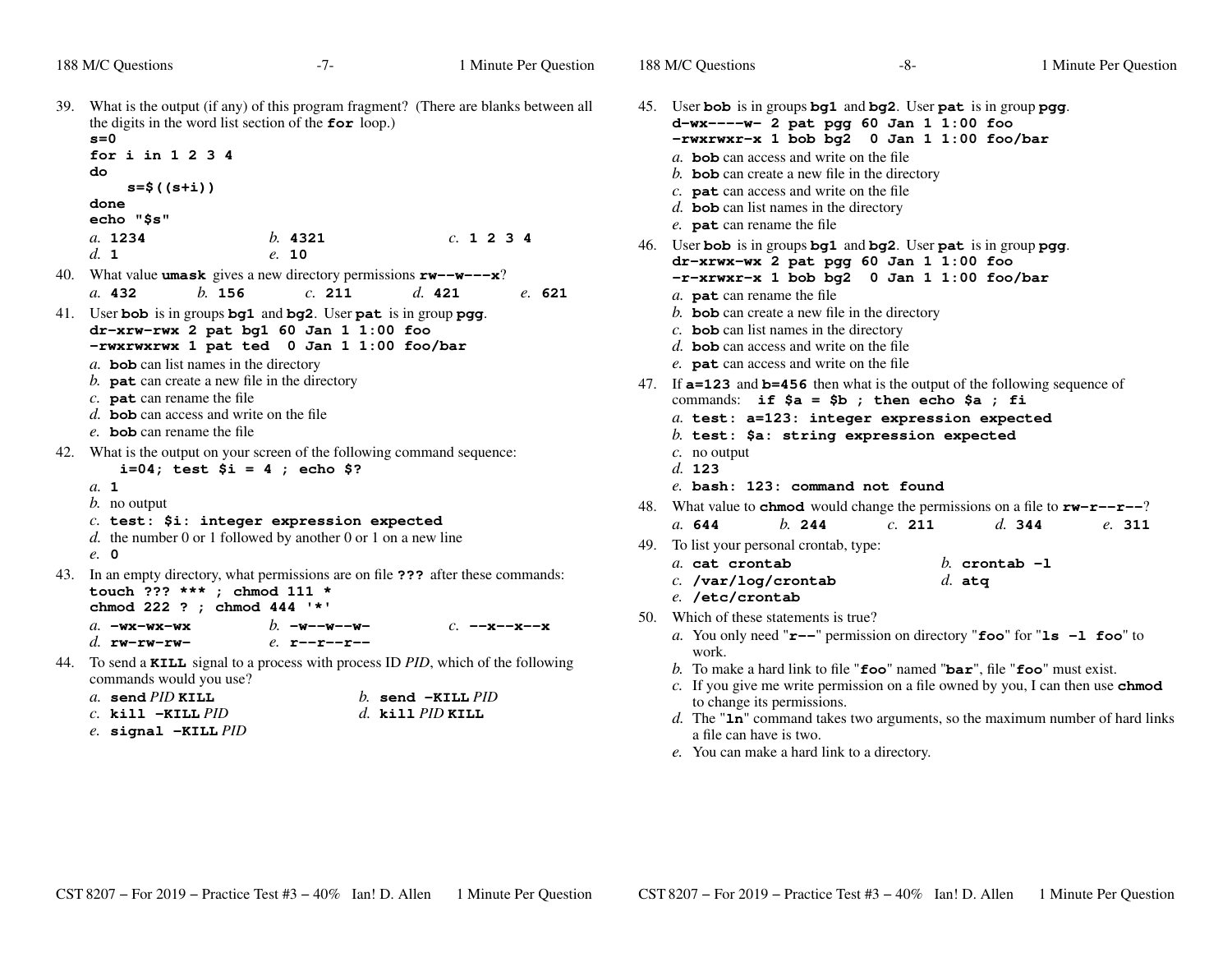| 188 M/C Questions                                                                                                            | $-9-$                        | 1 Minute Per Question | 188 M/C Questions                                                                                                                           |          | $-10-$                                      |                            |              | 1 Minute Per Question |
|------------------------------------------------------------------------------------------------------------------------------|------------------------------|-----------------------|---------------------------------------------------------------------------------------------------------------------------------------------|----------|---------------------------------------------|----------------------------|--------------|-----------------------|
| 51. If a=123 and b=456 then what is the output of the following sequence of<br>commands: if $[5a = 5b]$ ; then echo \$a ; fi |                              |                       | 58. The octal mode of a directory that allows the user to list the names in it, but not to<br>create files or to access any of the files:   |          |                                             |                            |              |                       |
| a. bash: [123: command not found                                                                                             |                              |                       | a. 200                                                                                                                                      | $h.$ 100 | c.500                                       | d. 400                     |              | e. 300                |
| $b$ . no output                                                                                                              |                              |                       | 59. If archive.tar.gz is a compressed tar archive, which command could you run                                                              |          |                                             |                            |              |                       |
| $c.$ test: a=123: integer expression expected<br>d. 123                                                                      |                              |                       | to produce a listing of its contents without extracting it?                                                                                 |          |                                             |                            |              |                       |
| $e$ . test: \$a: string expression expected                                                                                  |                              |                       | a. tar -tzf archive<br>b. tar $-$ tgz archive.tar.gz                                                                                        |          |                                             |                            |              |                       |
| 52. Dereference the following symlink $bar$ into its equivalent absolute path:                                               |                              |                       | $c.$ tar -tgz archive                                                                                                                       |          |                                             |                            |              |                       |
| $\ln$ -s /b///a/./foo /tmp/a/b/bar                                                                                           |                              |                       | d. tar $-tzf$ archive.tar.qz                                                                                                                |          |                                             |                            |              |                       |
| $a.$ /tmp/a/b/bar                                                                                                            | $b.$ /tmp/foo                | $c.$ /tmp/a/foo       | e. tar -xzf archive.tar.gz                                                                                                                  |          |                                             |                            |              |                       |
| $d.$ /tmp/b/bar                                                                                                              | $e.$ /tmp/b/foo              |                       | 60. Which line is from the Standard Script Header in this course?                                                                           |          |                                             |                            |              |                       |
| 53. In a shell case structure, the case segment that will GLOB match the text a, b,                                          |                              |                       | a. $PATH='bin:ur/bin$                                                                                                                       |          |                                             | b. $PATH= /bin$ : /usr/bin |              |                       |
| or $\mathbf c$ , is coded as                                                                                                 |                              |                       | $c.$ PATH=/bin:/urs/bin                                                                                                                     |          |                                             | $d.$ PATH=/bin:/user/bin   |              |                       |
| a. $a b c$ )<br>$d. a/b/c$ )                                                                                                 | b. $a:b:c$ )<br>e. $a/b/c$ ) | c. a.b.c.             | $e.$ PATH=/bin:user/bin                                                                                                                     |          |                                             |                            |              |                       |
| 54. Which command line makes a directory $\text{dir}$ into which anyone can put a file, but                                  |                              |                       | 61. The octal mode of a directory that allows the user to access files if they know their<br>names, but not to list or to change the names: |          |                                             |                            |              |                       |
| in which nobody can see the names of the files that are there?                                                               |                              |                       | a. 300                                                                                                                                      | b. 200   | c. 100                                      | d.500                      |              | e. 400                |
| $a.$ mkdir dir ; chmod 333 dir                                                                                               |                              |                       | 62. Which of the following signals is strongest (cannot be handled or ignored)?                                                             |          |                                             |                            |              |                       |
| $b.$ mkdir dir ; chmod 777 dir                                                                                               |                              |                       | a. SIGSUSP                                                                                                                                  |          | $b.$ SIGTERM                                |                            | $c.$ SIGKILL |                       |
| $c.$ mkdir dir ; cd dir ; chmod go+wx .                                                                                      |                              |                       | $d.$ SIGHUP                                                                                                                                 |          | e. SIGINT                                   |                            |              |                       |
| $d.$ mkdir dir ; chmod 777.<br>$e.$ mkdir dir ; cd dir ; chmod go-x .                                                        |                              |                       | 63. Which command sequence correctly searches for the string and then prints $\alpha$                                                       |          |                                             |                            |              |                       |
| 55. User bob is in groups bg1 and bg2. User pat is in group pgg.                                                             |                              |                       | if it is found inside the password file?                                                                                                    |          |                                             |                            |              |                       |
| $d-w-rw---x$ 2 bob ted 60 Jan 1 1:00 foo                                                                                     |                              |                       | a. if test string = /etc/passwd ; then echo OK ; fi                                                                                         |          |                                             |                            |              |                       |
| --w-rwxrwx 1 pat bg1 0 Jan 1 1:00 foo/bar                                                                                    |                              |                       | b. if [ test string /etc/passwd ] ; then echo OK ; fi<br>c. if fgrep string /etc/passwd ; then echo OK ; fi                                 |          |                                             |                            |              |                       |
| a. <b>bob</b> can list names in the directory                                                                                |                              |                       | $d.$ if test string /etc/passwd ; then echo OK ; fi                                                                                         |          |                                             |                            |              |                       |
| b. <b>bob</b> can access and write on the file                                                                               |                              |                       | e. if [ fgrep string /etc/passwd ] ; then echo OK ; fi                                                                                      |          |                                             |                            |              |                       |
| $c$ . <b>pat</b> can access and write on the file<br>$d.$ pat can rename the file                                            |                              |                       | 64. What is the output on your screen of the following command sequence:                                                                    |          |                                             |                            |              |                       |
| e. bob can create a new file in the directory                                                                                |                              |                       |                                                                                                                                             |          | $a=1$ ; $b=2$ ; test \$b -ge \$a ; echo \$? |                            |              |                       |
| 56. The octal mode of a directory that allows the user to list the names in it, but not to                                   |                              |                       | a. test: \$b: integer expression expected                                                                                                   |          |                                             |                            |              |                       |
| create files or to <b>cd</b> into the directory:                                                                             |                              |                       | $b.$ 0                                                                                                                                      |          |                                             |                            |              |                       |
| h. 100<br>a. 200                                                                                                             | c. 300                       | d.500<br>e. 400       | $c$ . no output on screen<br>$d.$ the number 1 or 0 followed by another 1 or 0 on a new line                                                |          |                                             |                            |              |                       |
| 57. User bob is in groups bg1 and bg2. User pat is in group pgg.                                                             |                              |                       | e. 1                                                                                                                                        |          |                                             |                            |              |                       |
| $dr - x - wx - x$ 2 bob ted 60 Jan 1 1:00 foo                                                                                |                              |                       | 65. Given the following, can user bird in group sesame append to foobar?                                                                    |          |                                             |                            |              |                       |
| $-r-x-w-r-x$ 1 bob bq1 0 Jan 1 1:00 foo/bar                                                                                  |                              |                       | drwx--xrwx 2 root sesame 4096 Oct 7 14:00                                                                                                   |          |                                             |                            |              |                       |
| a. bob can list names in the directory<br>$b$ . bob can create a new file in the directory                                   |                              |                       | -rw------- 1 bird sesame 1024 Oct 4 14:05 foobar                                                                                            |          |                                             |                            |              |                       |
| c. <b>bob</b> can access and write on the file                                                                               |                              |                       | a. No, because execute permissions are not set for <b>bird</b> on <b>foobar</b>                                                             |          |                                             |                            |              |                       |
| $d.$ pat can access and write on the file                                                                                    |                              |                       | $b$ . No, because sesame has no write permissions on foobar<br>c. No, because the directory is not accessible to $\vec{b} \cdot \vec{r}$    |          |                                             |                            |              |                       |
| e. pat can rename the file                                                                                                   |                              |                       | d. Yes. because <b>bird</b> owns <b>foobar</b>                                                                                              |          |                                             |                            |              |                       |
|                                                                                                                              |                              |                       |                                                                                                                                             |          |                                             |                            |              |                       |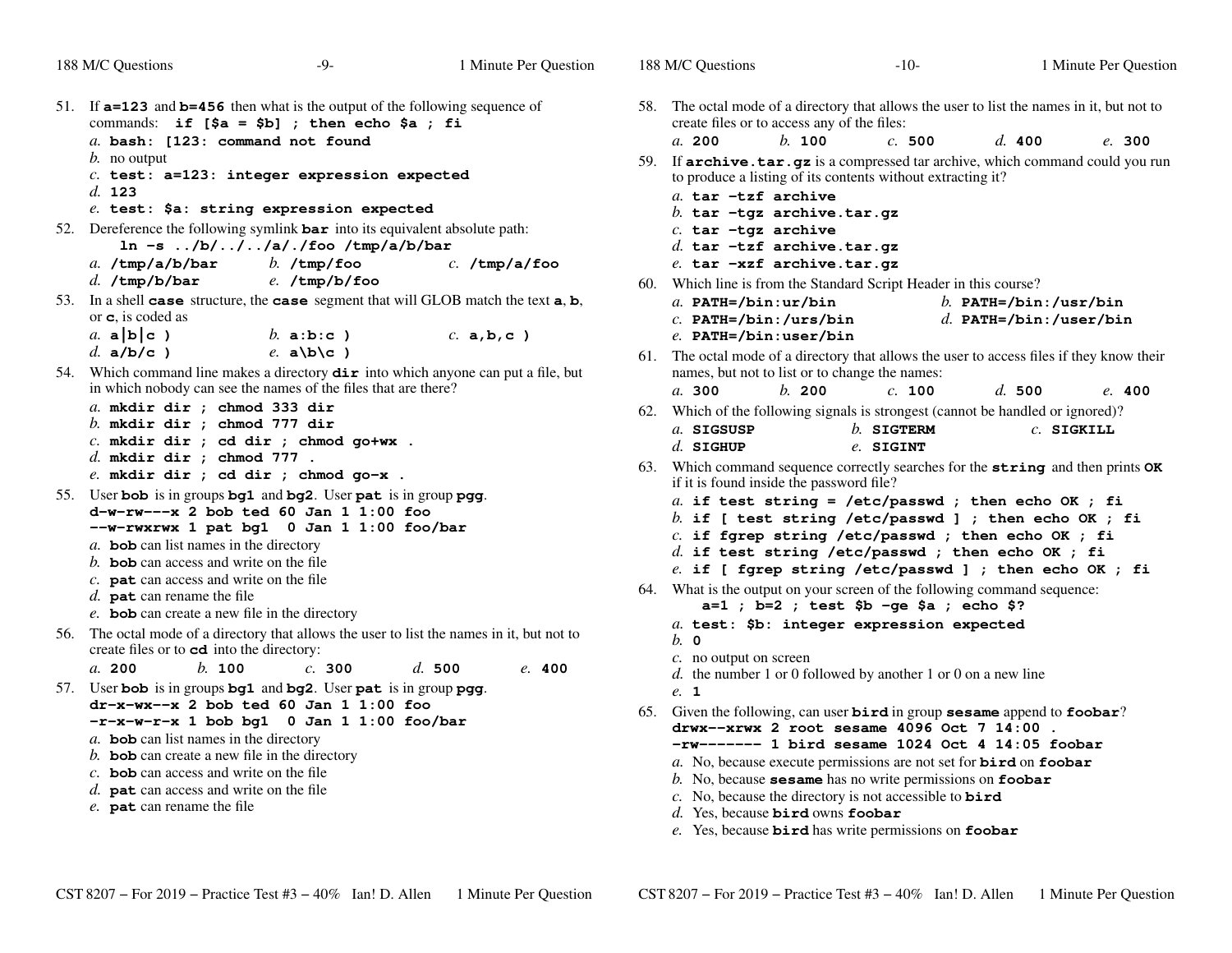| 188 M/C Questions                                                                                                                                                                                                       | $-11-$                                                                                                                                                         | 1 Minute Per Question                      | 188 M/C Questions                                                                                         | $-12-$                                                                                                                                                                                                                                                                                 |                                                                            | 1 Minute Per Question |
|-------------------------------------------------------------------------------------------------------------------------------------------------------------------------------------------------------------------------|----------------------------------------------------------------------------------------------------------------------------------------------------------------|--------------------------------------------|-----------------------------------------------------------------------------------------------------------|----------------------------------------------------------------------------------------------------------------------------------------------------------------------------------------------------------------------------------------------------------------------------------------|----------------------------------------------------------------------------|-----------------------|
| 66. Which expands to all the script arguments?<br>$b.$ "\$*"<br>$a.$ "\$!"                                                                                                                                              | $c.$ "\$0"                                                                                                                                                     | $d.$ "\$#"<br>$e.$ "\$?"                   |                                                                                                           | 74. Given my directory containing a file, which octal permissions allow me to delete the<br>file from the directory, but not append data to the file?                                                                                                                                  |                                                                            |                       |
| a. $[3 = f]$<br>d. $[a := 4]$                                                                                                                                                                                           | 67. Which of the following commands would result in an error?<br>b. $[3 -eq 4]$<br>$e.$ [ a = 4 ]                                                              | $c.$ [ 3 - e 3 ]                           | a. Directory: 700 File: 200<br>$c.$ Directory: <b>500</b> File: <b>500</b><br>e. Directory: 300 File: 100 |                                                                                                                                                                                                                                                                                        | <i>b.</i> Directory: <b>600</b> File: 300<br>$d.$ Directory: 600 File: 500 |                       |
| 68. Process signals in increasing order of strength:<br>a. HUP TERM KILL<br>$c$ . TERM HUP KILL<br>e. HUP KILL TERM                                                                                                     |                                                                                                                                                                | $b$ . TERM KILL HUP<br>$d$ . KILL HUP TERM | statement: case "\$guru" in<br>b. "linu?" ) echo yes $;$                                                  | 75. If guru=linus then which one of the following case patterns will match this<br>$a.$ [linus]   [LINUS] ) echo yes ;;                                                                                                                                                                |                                                                            |                       |
| a. pat can rename the file<br>$b$ . bob can create a new file in the directory                                                                                                                                          | 69. User bob is in groups bg1 and bg2. User pat is in group pgg.<br>$d-wx-w-rwx$ 2 pat bg2 60 Jan 1 1:00 foo<br>-rwxrwxrwx 1 pat ted 0 Jan 1 1:00 foo/bar      |                                            | $c. *$ ) echo yes ;;<br>d. (*nus echo yes ;;<br>$e.$ lin? ) echo yes $i$ ;                                | 76. What minimal permissions must you have on a directory to be able to execute<br>successfully the command <b>1s</b> . from <i>inside</i> the directory?                                                                                                                              |                                                                            |                       |
| $c$ . bob can list names in the directory<br>d. <b>bob</b> can rename the file<br>e. <b>bob</b> can access and write on the file                                                                                        |                                                                                                                                                                |                                            | $a.$ $rw-$                                                                                                | b. $\mathbf{r}-\mathbf{x}$<br>$c. -wx$<br>77. Dereference the following symlink $bar$ into its equivalent absolute path:<br>$\ln -s$ /b//b///foo /tmp/a/b/bar                                                                                                                          | $d. -x$                                                                    | $e.$ $r$ --           |
| a. if $(3 < 4)$ ; then echo OK; fi                                                                                                                                                                                      | 70. Which command sequence correctly compares the two numbers and prints OK?<br>b. if $[4 - qe 3]$ ; then echo OK; fi                                          |                                            | a. $/\text{tmp/a/b/bar}$<br>$d.$ /tmp/a/foo                                                               | b. $/\text{tmp/b/foo}$<br>$e.$ /tmp/foo<br>78. User bob is in groups bg1 and bg2. User pat is in group pgg.                                                                                                                                                                            |                                                                            | $c.$ /tmp/b/bar       |
| $c.$ if [ $4 > 3$ ] ; then echo OK ; fi                                                                                                                                                                                 | $d.$ if [ ! 4 -gt 3 ] ; then echo OK ; fi<br>$e.$ if (! $4 < 3$ ) ; then echo OK ; fi                                                                          |                                            | a. bob can rename the file                                                                                | drw---x--- 2 pat bg2 60 Jan 1 1:00 foo<br>$-r$ ------ $v$ - 1 pat ted 0 Jan 1 1:00 foo/bar                                                                                                                                                                                             |                                                                            |                       |
| $a.$ /bin/<br>$d.$ /log/var                                                                                                                                                                                             | 71. Under what directory are system log files usually stored?<br>$b.$ /usr/bin<br>$e.$ /etc/log                                                                | $c.$ /var/log                              | $b$ . pat can rename the file                                                                             | c. $\mathbf{pat}$ can create a new file in the directory<br>$d.$ bob can access and write on the file<br>e. bob can list names in the directory                                                                                                                                        |                                                                            |                       |
|                                                                                                                                                                                                                         | 72. User bob is in groups bg1 and bg2. User pat is in group pgg.<br>$dr$ --- $wx$ --- 2 pat bg2 60 Jan 1 1:00 foo<br>-rw-rw-r-x 1 pat ted 0 Jan 1 1:00 foo/bar |                                            | a. [ $a -eq 4$ ]                                                                                          | 79. Which of the following commands would result in an error?<br>b. $a := 41$                                                                                                                                                                                                          |                                                                            | $c.$ [ 3 -eq 4 ]      |
| a. <b>bob</b> can rename the file<br>b. $pat$ can rename the file<br>c. $\mathbf{pat}$ can create a new file in the directory<br>$d.$ bob can access and write on the file<br>$e$ . bob can list names in the directory | 73. User bob is in groups bg1 and bg2. User pat is in group pgg.                                                                                               |                                            | d. $[3 = 4]$<br>80. Which of these statements is true?                                                    | $e. \,$ [ a = 4 ]<br>a. you can only remove a file name if the file is owned by you<br>b. you can only make links to files owned by you<br>c. you can change the permissions of any file to which you can write<br>d. you may be able to rename a file even if you do not own the file |                                                                            |                       |
| a. <b>bob</b> can access and write on the file<br>b. bob can list names in the directory<br>$c$ . bob can create a new file in the directory<br>$d.$ pat can access and write on the file<br>e. pat can rename the file | $d$ --xrwx--x 2 bob ted 60 Jan 1 1:00 foo<br>$---rw--w-1$ bob bg1 0 Jan 1 1:00 foo/bar                                                                         |                                            | a. 322                                                                                                    | e. you can only remove a file name if the file is writable by you<br>81. What value to <b>chmod</b> would change the permissions on a file to $\mathbf{r}$ ---- $\mathbf{rw}$ -?<br>$b.$ 102<br>$c.$ 122                                                                               | d. 406                                                                     | e. 654                |

Minute Per Question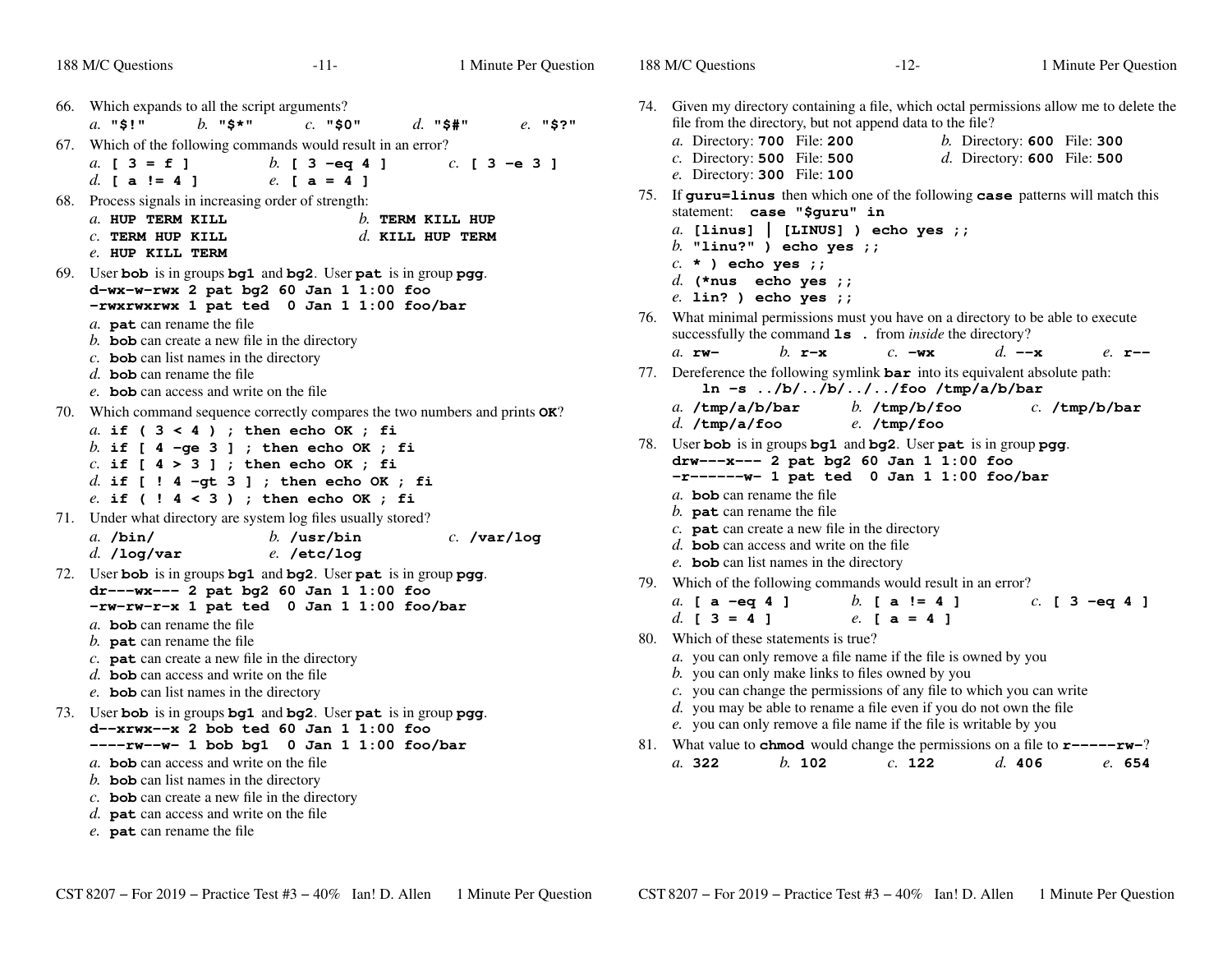| 82. User bob is in groups bg1 and bg2. User pat is in group pgg.<br>$d-x--xrw-2$ bob pgg 60 Jan 1 1:00 foo<br>$-r-rwx-w-1$ bob bg2 0 Jan 1 1:00 foo/bar<br>a. pat can rename the file<br>$b$ . bob can create a new file in the directory<br>$c$ . <b>pat</b> can access and write on the file<br>$d.$ bob can list names in the directory<br>e. <b>bob</b> can access and write on the file    | 89. How does system logging work under Unix/Linux?<br>a. processes copy logs from your $$HOME$ directory to the /var/spool directory<br>b. processes send messages to a central $rsyslog$ program that writes log files<br>$c$ . processes send messages to the $init$ process that inherits orphan processes<br>$d.$ processes write log files into each user's $$HOME$ directory<br>e. processes write log entries directly into the system log directory<br>90. User bob is in groups bg1 and bg2. User pat is in group pgg.<br>$d-wx--x-x$ 2 bob ted 60 Jan 1 1:00 foo |
|-------------------------------------------------------------------------------------------------------------------------------------------------------------------------------------------------------------------------------------------------------------------------------------------------------------------------------------------------------------------------------------------------|----------------------------------------------------------------------------------------------------------------------------------------------------------------------------------------------------------------------------------------------------------------------------------------------------------------------------------------------------------------------------------------------------------------------------------------------------------------------------------------------------------------------------------------------------------------------------|
| 83. What command would you use to see the command that at job number 2 will run?<br>a. at $-c$ 2<br>$b.$ atg 2<br>$c.$ at $-m2$<br>d. at $-1$ 2<br>$e.$ at $-v$ 2                                                                                                                                                                                                                               | -r-xr-xrwx 1 pat bg2 0 Jan 1 1:00 foo/bar<br>a. pat can rename the file<br>$b$ . bob can list names in the directory                                                                                                                                                                                                                                                                                                                                                                                                                                                       |
| 84. To change your own account password, type this into the shell prompt:<br>$a.$ \$ passwd<br>$b.$ \$ passwd idallen-ubuntu<br>$c.$ \$ passwd.                                                                                                                                                                                                                                                 | c. <b>bob</b> can access and write on the file<br>$d.$ pat can access and write on the file<br>e. bob can create a new file in the directory<br>91. User bob is in groups bg1 and bg2. User pat is in group pgg.                                                                                                                                                                                                                                                                                                                                                           |
| $d.$ \$ passwd cst8207<br>$e.$ \$ passwd *                                                                                                                                                                                                                                                                                                                                                      | dr-xrwxrw- 2 pat pgg 60 Jan 1 1:00 foo<br>$--w---r-x 1$ bob bg1 0 Jan 1 1:00 foo/bar                                                                                                                                                                                                                                                                                                                                                                                                                                                                                       |
| 85. When an at job runs, the current working directory is set to:<br>a. the system ROOT directory<br>b. the directory with the name $/$ home<br>c. the HOME directory of the user who created the job<br>d. the directory with the name $\prime$ root                                                                                                                                           | a. <b>bob</b> can access and write on the file<br>$b$ . pat can access and write on the file<br>$c.$ pat can rename the file<br>$d.$ bob can create a new file in the directory<br>e. bob can list names in the directory                                                                                                                                                                                                                                                                                                                                                  |
| e. the current directory that was in use when the <b>at</b> job was created<br>86. What is the output on your screen of the following sequence of commands:<br>$a=4$ ; $b=4$ ; [ $$a - le $b]$ ; echo \$?<br>a. test: \$a: integer expression expected                                                                                                                                          | 92. Which of these outputs an error message on Standard Error?<br>$a.$ echo $2 > $1$ 'error'<br>b. echo $2 > 1$ 'error'<br>$c.$ echo $1 > 2$ 'error'<br>$d.$ echo $1>2$ 'error'<br>$e.$ echo $1 > $2$ 'error'                                                                                                                                                                                                                                                                                                                                                              |
| $b. \circ$<br>c. the number 1 or 0 followed by another 1 or 0 on a new line                                                                                                                                                                                                                                                                                                                     | 93. The octal mode of a directory that allows the user to access files and list the names<br>in it, but not to create any new files:<br>b.300                                                                                                                                                                                                                                                                                                                                                                                                                              |
| $d.$ no output<br>e. 1                                                                                                                                                                                                                                                                                                                                                                          | a. 400<br>c.500<br>d. 200<br>e. 100<br>94. The <i>difference</i> between the system $(root)$ crontab and all the user (personal)                                                                                                                                                                                                                                                                                                                                                                                                                                           |
| 87. User bob is in groups bg1 and bg2. User pat is in group pgg.<br>$dr$ --- $wx$ -- $x$ 2 bob ted 60 Jan 1 1:00 foo<br>-r-xrwxrwx 1 pat bg1 0 Jan 1 1:00 foo/bar<br>a. pat can rename the file<br>$b$ . pat can access and write on the file<br>$c$ . bob can create a new file in the directory<br>$d.$ bob can access and write on the file<br>e. <b>bob</b> can list names in the directory | crontabs is:<br>$a$ . the system crontab has the date and time in it<br>$b$ . the personal crontab has the date and time in it<br>c. the personal crontab only runs commands once<br>$d.$ the system crontab also has the userid in it<br>e. the personal crontab also has the userid in it                                                                                                                                                                                                                                                                                |
| 88. What permissions are given to <b>newdir</b> after this command line:<br>umask 156 ; mkdir newdir                                                                                                                                                                                                                                                                                            |                                                                                                                                                                                                                                                                                                                                                                                                                                                                                                                                                                            |
| $a.$ --xr-xrw-<br>b. $rw--w---x$<br>$c.$ r-x--x---<br>d. $rw = -w = -$<br>$e.$ $r-x-w-rw-$                                                                                                                                                                                                                                                                                                      |                                                                                                                                                                                                                                                                                                                                                                                                                                                                                                                                                                            |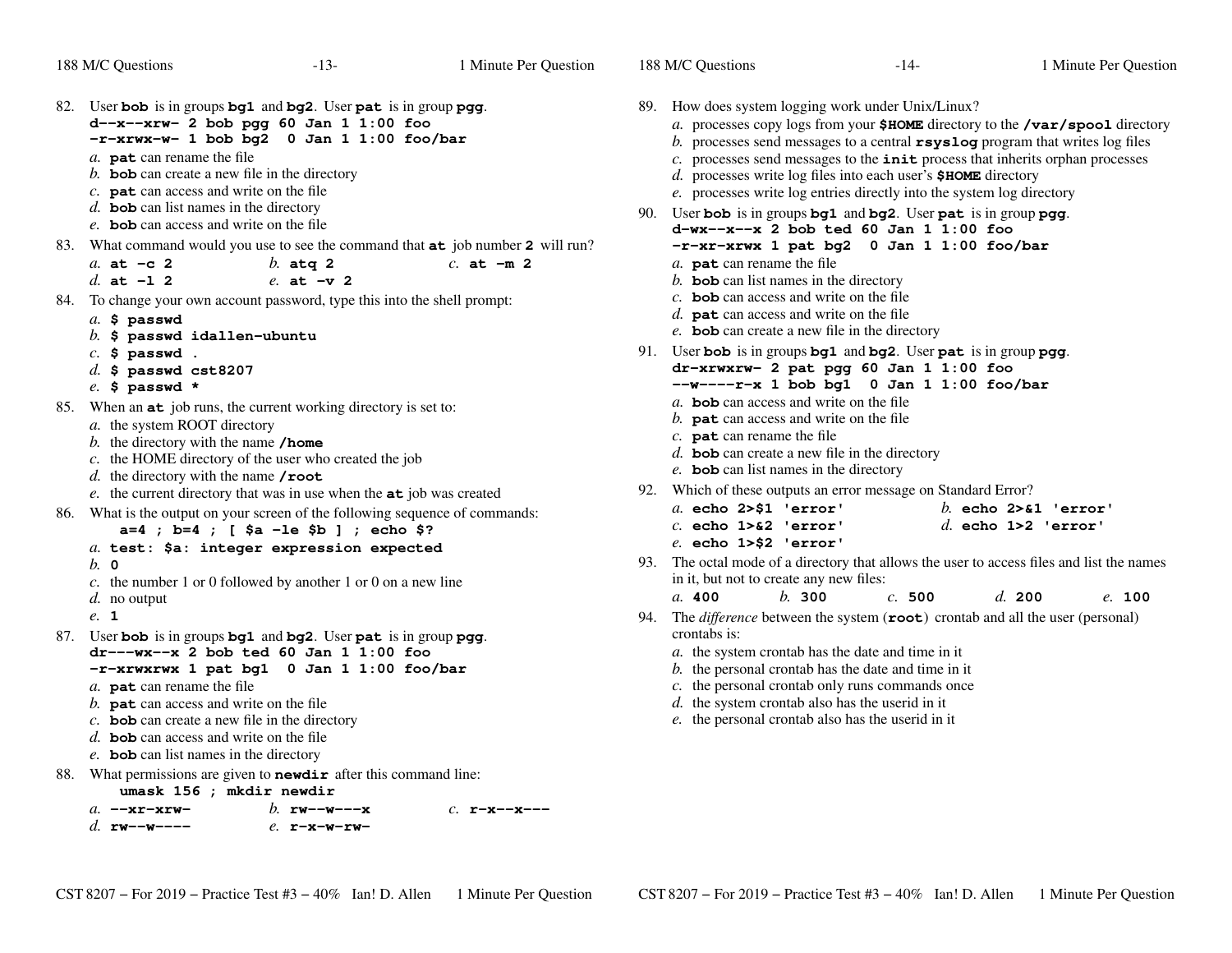| 188 M/C Questions                                                                                                                                                                                                                        | $-15-$                                                                                                                                                                        | 1 Minute Per Question | 188 M/C Questions                                                                                                                                                                                                                                                                                                                                                                                                                            | $-16-$                                                                                                                                                                                    | 1 Minute Per Question |  |  |
|------------------------------------------------------------------------------------------------------------------------------------------------------------------------------------------------------------------------------------------|-------------------------------------------------------------------------------------------------------------------------------------------------------------------------------|-----------------------|----------------------------------------------------------------------------------------------------------------------------------------------------------------------------------------------------------------------------------------------------------------------------------------------------------------------------------------------------------------------------------------------------------------------------------------------|-------------------------------------------------------------------------------------------------------------------------------------------------------------------------------------------|-----------------------|--|--|
| a. <b>bob</b> can create a new file in the directory<br>b. $\mathbf{pat}$ can access and write on the file<br>$c.$ pat can rename the file<br>$d.$ bob can list names in the directory<br>e. <b>bob</b> can access and write on the file | 95. User bob is in groups bg1 and bg2. User pat is in group pgg.<br>$d$ --xrwx-wx 2 bob ted 60 Jan 1 1:00 foo<br>$-r-x-w-r-x$ 1 bob bg2 0 Jan 1 1:00 foo/bar                  |                       | a. pat can access and write on the file<br>$b$ . bob can create a new file in the directory<br>c. <b>bob</b> can list names in the directory<br>d. <b>bob</b> can access and write on the file<br>e. pat can rename the file                                                                                                                                                                                                                 | 101. User bob is in groups bg1 and bg2. User pat is in group pgg.<br>$dr-x---wx$ 2 pat ted 60 Jan 1 1:00 foo<br>-r-xr-xrwx 1 pat bg1 0 Jan 1 1:00 foo/bar                                 |                       |  |  |
| $a.$ bg<br>$d.$ fg                                                                                                                                                                                                                       | 96. To bring a background shell job into the foreground, type:<br>$b.$ [Ctrl-D]<br>e. kill %1                                                                                 | $c.$ [Ctrl-Z]         | 102. What command changes a user's password?<br>a. mkpasswd<br>$d.$ chsh                                                                                                                                                                                                                                                                                                                                                                     | $b.$ chpasswd<br>e. password                                                                                                                                                              | $c.$ passwd           |  |  |
| b. 446<br>$a.$ 110                                                                                                                                                                                                                       | 97. What value <b>umask</b> gives a new file permissions $\mathbf{r}$ - $\mathbf{r}$ - $\mathbf{r}$ - $\mathbf{r}$<br>c. 220                                                  | d.337<br>e. 440       |                                                                                                                                                                                                                                                                                                                                                                                                                                              | 103. User bob is in groups bg1 and bg2. User pat is in group pgg.<br>$d - x - x - w - 2$ bob pgg 60 Jan 1 1:00 foo                                                                        |                       |  |  |
| a. pat can access and write on the file<br>b. $\mathbf{pat}$ can rename the file<br>$c$ . <b>bob</b> can create a new file in the directory<br>$d.$ bob can list names in the directory<br>e. bob can access and write on the file       | 98. User bob is in groups bg1 and bg2. User pat is in group pgg.<br>$d-wx---rw- 2$ bob ted 60 Jan 1 1:00 foo<br>----rwxrwx 1 bob bg2 0 Jan 1 1:00 foo/bar                     |                       | $--w---r-x$ 1 bob bg2 0 Jan 1 1:00 foo/bar<br>$a$ . bob can create a new file in the directory<br>b. $\mathbf{pat}$ can access and write on the file<br>c. <b>bob</b> can access and write on the file<br>$d.$ bob can list names in the directory<br>e. <b>pat</b> can rename the file<br>104. Inside a shell script, which expands to the name of the script itself?<br>$b.$ "\$#"<br>$a.$ "\$?"<br>$c.$ "\$@"<br>$d.$ "\$0"<br>$e.$ "\$*" |                                                                                                                                                                                           |                       |  |  |
| commands?                                                                                                                                                                                                                                | 99. If you have a file <b>crontab. day</b> of commands in <b>crontab</b> format, you could<br>submit that file to be your live crontab file by running which of the following |                       | $a$ . a b                                                                                                                                                                                                                                                                                                                                                                                                                                    | 105. What would be the output of the following command line:<br>echo a b c d   awk '{print \$2}'<br>$h$ b                                                                                 | $c$ . no output       |  |  |
| a. crontab -1 crontab.day<br>b. crontab < crontab.day<br>$c.$ crontab -e crontab.day<br>d. crontab > crontab.day<br>e. echo crontab.day   crond                                                                                          | 100. User bob is in groups bg1 and bg2. User pat is in group pgg.<br>$d-w--xr-- 2$ pat ted 60 Jan 1 1:00 foo<br>-rwxrwxrwx 1 pat bg2 0 Jan 1 1:00 foo/bar                     |                       | d. c d<br>a. if $\begin{bmatrix} $1 = 11 \end{bmatrix}$<br>b. if [ $"\$1" = '' ]$<br>$c.$ if [ "\$1" -eq '/dev/null' ]<br>d. if [ $$1 = "" ]$<br>e. if [ "\$1" -eq '' ]                                                                                                                                                                                                                                                                      | e. S2<br>106. Which of these safely tests for a null (empty) first argument?<br>107. Which command line below does not show any lines from inside the file bat?                           |                       |  |  |
| a. pat can access and write on the file<br>$b$ . bob can create a new file in the directory<br>c. <b>bob</b> can access and write on the file<br>d. <b>bob</b> can rename the file<br>$e$ . bob can list names in the directory          |                                                                                                                                                                               |                       | $a.$ 1s bat<br>$d.$ more bat<br>a. pat can rename the file<br>$b$ . bob can create a new file in the directory<br>$c$ . <b>pat</b> can access and write on the file<br>d. <b>bob</b> can access and write on the file                                                                                                                                                                                                                        | $b.$ less bat<br>e. head bat<br>108. User bob is in groups bg1 and bg2. User pat is in group pgg.<br>$d--rwx-x$ 2 pat pgg 60 Jan 1 1:00 foo<br>$--w---rwx$ 1 bob bg1 0 Jan 1 1:00 foo/bar | $c.$ tail bat         |  |  |

- 
- *e.* **bob** can list names in the directory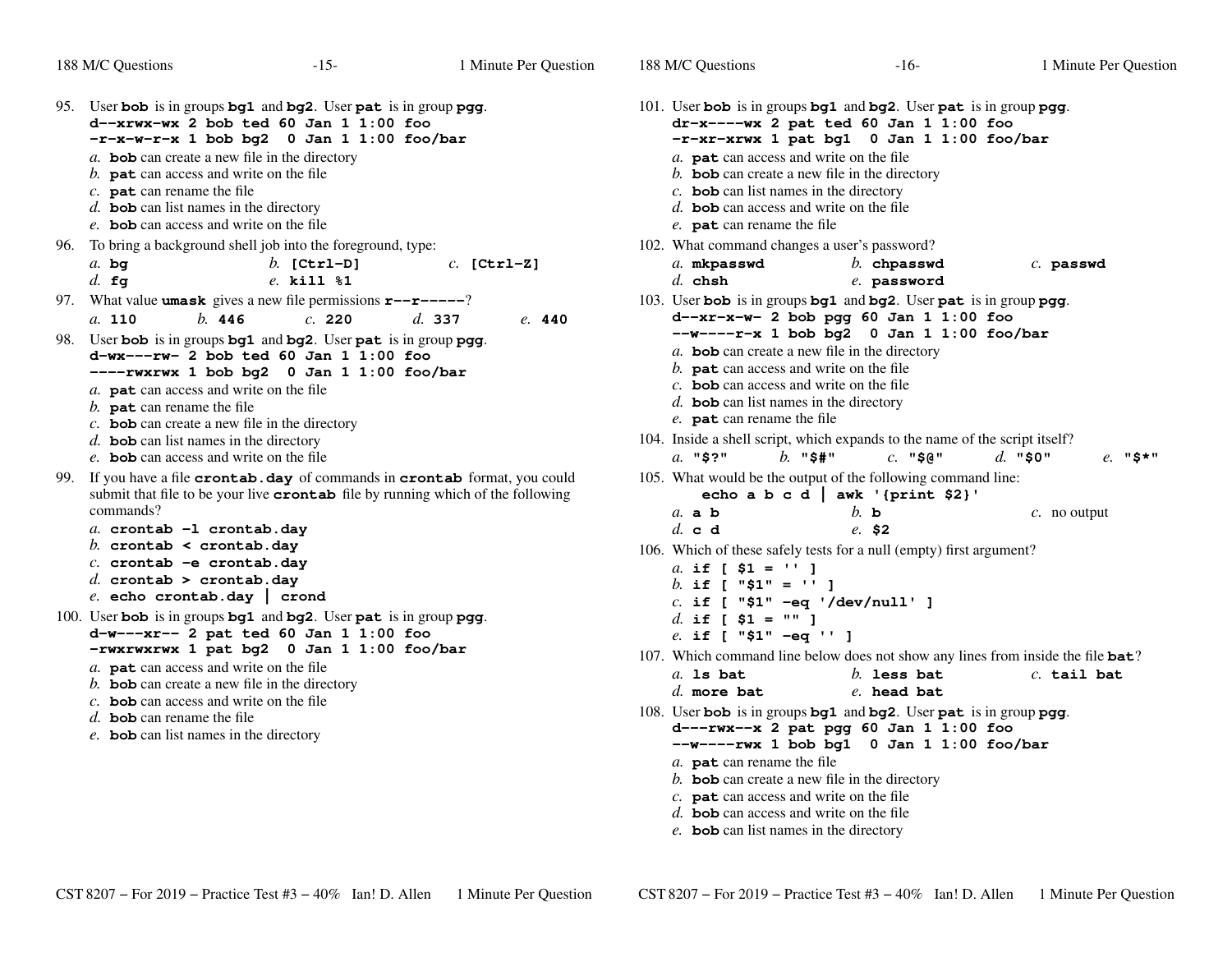| 188 M/C Questions                                                                                                                                                                                                                                                                                                                                                                                                                                                                                                                                                                                                                                                                                                                                                                                                         | $-17-$                                         | 1 Minute Per Question                                                             | 188 M/C Questions                                                                                                                                                                                                                                                                                              | $-18-$                                                                                                                                                                                                                                                                                                            | 1 Minute Per Question                                                             |
|---------------------------------------------------------------------------------------------------------------------------------------------------------------------------------------------------------------------------------------------------------------------------------------------------------------------------------------------------------------------------------------------------------------------------------------------------------------------------------------------------------------------------------------------------------------------------------------------------------------------------------------------------------------------------------------------------------------------------------------------------------------------------------------------------------------------------|------------------------------------------------|-----------------------------------------------------------------------------------|----------------------------------------------------------------------------------------------------------------------------------------------------------------------------------------------------------------------------------------------------------------------------------------------------------------|-------------------------------------------------------------------------------------------------------------------------------------------------------------------------------------------------------------------------------------------------------------------------------------------------------------------|-----------------------------------------------------------------------------------|
| 109. Given my directory containing a file, which octal permissions allow me to delete the<br>file from the directory, but not append data to the file?<br>a. Directory: 600 File: 300<br>$c.$ Directory: 600 File: 500<br>e. Directory: 700 File: 200<br>110. Which of the following options for <b>bash</b> or <b>sh</b> might be useful for debugging a<br>shell script?                                                                                                                                                                                                                                                                                                                                                                                                                                                |                                                | <i>b.</i> Directory: <b>700</b> File: <b>500</b><br>$d.$ Directory: 500 File: 500 | $c$ . issue an error message<br>e. run the user's <b>crontab</b> jobs at 2pm                                                                                                                                                                                                                                   | 118. What would the following command do: at 2pm<br>a. read commands from stdin to be run every day at 2pm<br>b. read commands from stdin to be run once at 2pm<br>$d.$ run the user's <b>crontab</b> jobs every day at 2pm                                                                                       |                                                                                   |
| $a. -r$<br>$b. -c$<br>111. Given this successful command line (note the dot argument):<br>cd /tmp ; mkdir dir ; cd dir ; chmod u-x .<br>Which next command will execute without any "permission denied" errors?<br>a. $ls /tmp/dir$<br>$c.$ 1s /tmp/dir/<br>$e.$ 1s $.$<br>112. User bob is in groups bg1 and bg2. User pat is in group pgg.<br>$dr-xrwx-x$ 2 pat pgg 60 Jan 1 1:00 foo<br>$-$ w----r-x 1 bob bg2 0 Jan 1 1:00 foo/bar<br>a. bob can list names in the directory<br>b. $\mathbf{pat}$ can access and write on the file<br>$c.$ pat can rename the file                                                                                                                                                                                                                                                    | $c. -x$<br>$b.$ is.<br>$d.$ 1s /tmp/dir/.      | $d. -z$<br>$e. -1$                                                                | $a.$ psmine<br>$d.$ showall<br>a. 1n /one/foo /two/bar<br>b. In /two/bar /one/foo<br>$c.$ 1n /one/bar /two/foo<br>$d.$ ln -s /two/bar /one/foo<br>$e$ . 1n -s /one/foo /two/bar<br>directory <b>b</b> are:<br>a. $wx$ on $a$ , $wx$ on $b$ , $w$ on $f$ oo<br>b. rwx on $a$ , wx on $b$ , none on foo          | 119. What command displays the kernel ring buffer of log messages:<br>$b$ . ps $1$ xww<br>$e.$ dmesg<br>120. If I mount sda1 on /one and sda2 on /two, how can I link the existing file<br>/one/foo to the new pathname /two/bar?<br>121. The minimum permissions you need to move a file foo from directory a to | $c.$ crontab                                                                      |
| d. <b>bob</b> can access and write on the file<br>e. bob can create a new file in the directory<br>113. What value <b>umask</b> gives a new file permissions $\mathbf{r}$ - $\mathbf{r}$ - $\mathbf{r}$ - $\mathbf{r}$ - $\mathbf{r}$<br>b. 220<br>a. 440<br>114. The <b>cron</b> system can run commands at most every<br>a. minute<br>d. second<br>115. What value <b>umask</b> gives a new file permissions $\mathbf{r}$ - $\mathbf{r}$ - $\mathbf{r}$ - $\mathbf{r}$<br>b. 446<br>$a.$ 110<br>116. Given the following, can user bird in group sesame copy . / foo to bar?<br>$drwxr-xrwx$ 2 root sesame 4096 Oct 7 14:00<br>$-r-xr-xr-x$ 1 bird sesame 123 Oct 4 14:05 foo<br>a. No, because the directory is not accessible to $\vec{b} \cdot \vec{r}$<br>b. No, because foo has no write permissions for $\vec{b}$ | c. 447<br>$b.$ day<br>e. millisecond<br>c. 220 | d.326<br>e. 110<br>$c.$ hour<br>d. 226<br>e. 440                                  | $c$ . wx on $a$ , wx on $b$ , none on foo<br>d. wx on $a$ , wx on $b$ , $r$ on foo<br>$e$ . rwx on $a$ , wx on $b$ , rw on foo<br>$a.$ uniq<br>$d.$ unique<br>a. source ./.bashrc<br>$c.$ cat $./$ . bashrc<br>e. ./.bash_profile source<br>124. If the line, $ext{2}$<br>a. an invalid argument error message | 122. Which command removes adjacent duplicate lines from a file?<br>$b.$ dup<br>e. duplicate<br>123. Which command usually goes in your . bash_profile file?<br>is executed in a shell script, what is the result?<br>b. termination after sleeping for 2 seconds                                                 | $c.$ dupl<br>b. $\Lambda$ . bashrc source<br>$d.$ source $.$ / . bash_profile     |
| c. Yes; permissions don't apply because bird owns foo<br>d. No, because the directory has no write permissions for $\vec{b} \cdot \vec{r}$<br>e. Yes, because bird has read permissions on foo<br>117. In an empty directory, what is output on your screen by:<br>mkdir -p $a/b/c$ 1/2/3 ; mv $a/b/c$ 1/2 ; find . -name c<br>a. $. /1/a/b/c$<br>c. $. /1/2/a/b/c$<br>e. $.1/2/3/a/b/c$                                                                                                                                                                                                                                                                                                                                                                                                                                  | b. $.11/2/c$<br>d. $. /1/2/b/c$                |                                                                                   | d. termination with an exit status of 2<br>e. termination with an exit status of 0<br>a. Directory: 100 File: 200<br>$c$ . Directory: 300 File: 500<br>e. Directory: 500 File: 400                                                                                                                             | c. the script breaks out of up to 2 levels of loops<br>125. Given my directory containing a file, which octal permissions allow me to delete the<br>file from the directory, but not append data to the file?                                                                                                     | <i>b.</i> Directory: <b>300</b> File: <b>300</b><br>$d.$ Directory: 100 File: 100 |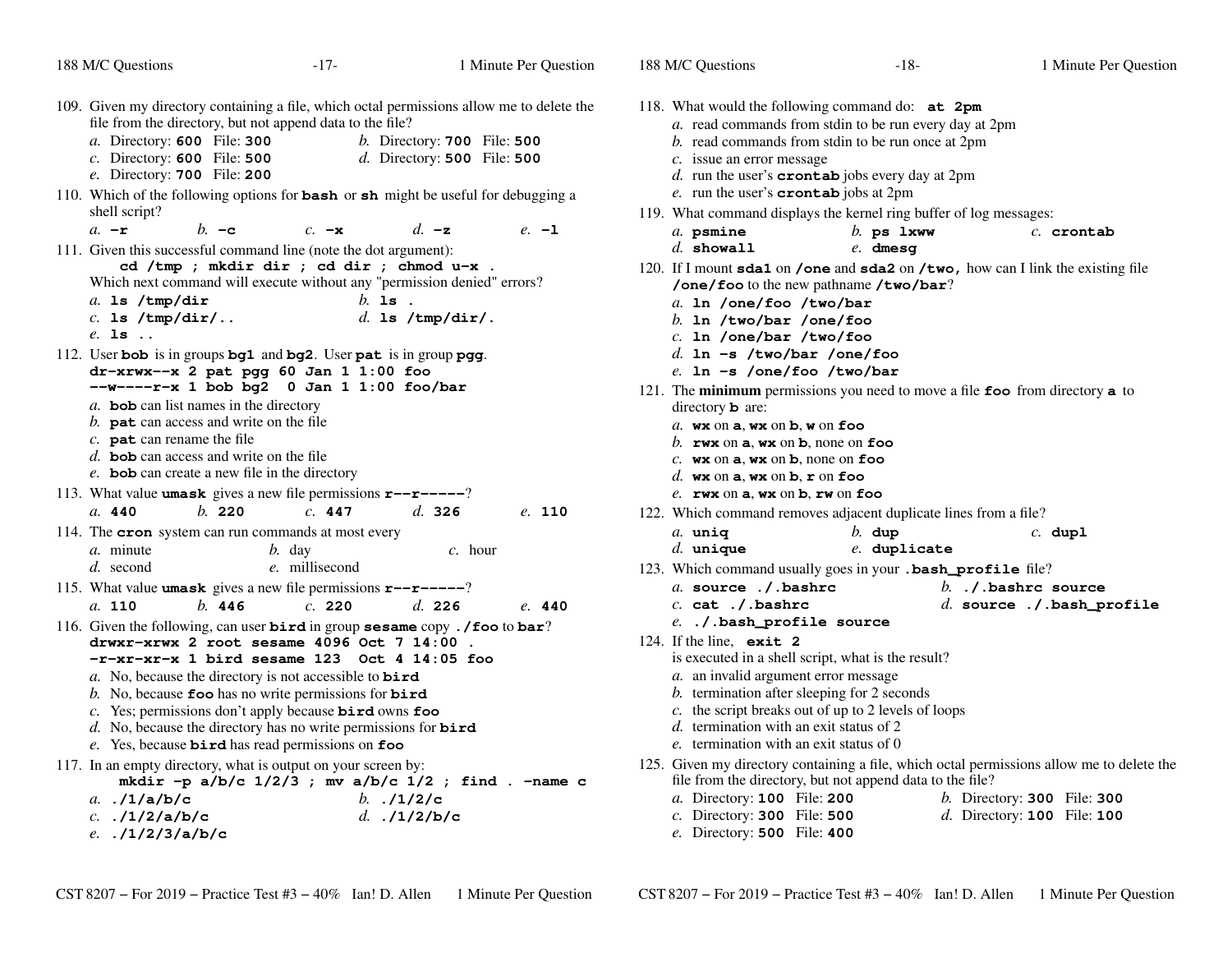| 188 M/C Questions                                                                                                                                            | $-19-$                                                                                                                                                                                                                                                                                                                                                                                                                                     | 1 Minute Per Question | 188 M/C Questions                                                                                                                                                                                                                     | $-20-$                                                                                                                                                                         | 1 Minute Per Question                                                                                           |
|--------------------------------------------------------------------------------------------------------------------------------------------------------------|--------------------------------------------------------------------------------------------------------------------------------------------------------------------------------------------------------------------------------------------------------------------------------------------------------------------------------------------------------------------------------------------------------------------------------------------|-----------------------|---------------------------------------------------------------------------------------------------------------------------------------------------------------------------------------------------------------------------------------|--------------------------------------------------------------------------------------------------------------------------------------------------------------------------------|-----------------------------------------------------------------------------------------------------------------|
| 126. What permissions are given to <b>newfile</b> after this command line:<br>umask 326 ; touch newfile                                                      |                                                                                                                                                                                                                                                                                                                                                                                                                                            |                       | $x=ok$ ; $y=ok$ ; $[x = y]$                                                                                                                                                                                                           | 132. What is the output on your screen of the following sequence of commands:                                                                                                  |                                                                                                                 |
| a. $r$ -- $r$ -----<br>d. $-wxr---$                                                                                                                          | b. $r = -r - x - x$<br>$e. -$ wx-w-rw-                                                                                                                                                                                                                                                                                                                                                                                                     | $c. -$ wx-w-r-x       | a. no output on screen<br>b. 1                                                                                                                                                                                                        |                                                                                                                                                                                |                                                                                                                 |
| 127. User bob is in groups bg1 and bg2. User pat is in group pgg.<br>a. bob can list names in the directory<br>b. $\mathbf{pat}$ can rename the file         | $dr-x-wx---$ 2 pat bg1 60 Jan 1 1:00 foo<br>-rwxrwxr-x 1 pat ted 0 Jan 1 1:00 foo/bar                                                                                                                                                                                                                                                                                                                                                      |                       | $d. \; \mathbf{0}$<br>e. bash: x: command not found                                                                                                                                                                                   | $c.$ test: $x:$ integer expression expected<br>133. Which command line below does not show any lines from inside the file out?                                                 |                                                                                                                 |
| $c$ . bob can create a new file in the directory<br>$d.$ pat can create a new file in the directory<br>e. <b>bob</b> can access and write on the file        |                                                                                                                                                                                                                                                                                                                                                                                                                                            |                       | a. tail out<br>$d.$ we out                                                                                                                                                                                                            | $b.$ sort out<br>e. head out<br>the output on your screen of this command: $1s -d \star/$ .                                                                                    | $c.$ more out<br>134. If the current directory contains 10 visible files and 5 visible sub-directories, what is |
| 128. What is the output on your screen of the following sequence of commands:<br>$b.$ 1<br>$c$ . no output<br>$d. \; \mathbf{0}$                             | $i=00$ ; [ $5i -eq 0$ ]; echo \$?<br>a. test: \$i: integer expression expected                                                                                                                                                                                                                                                                                                                                                             |                       | a. 15 pathnames<br>$c. 5$ directory names<br>$d. \star$ .<br>e. no output                                                                                                                                                             | b. an error message because $\star$ / . does not exist                                                                                                                         | 135. The octal mode of a directory that allows the user to cd into it and list the names in                     |
| 129. Given the following, can user bird in group sesame rename . / foo to bar?<br>b. No, because $\vec{b} \cdot \vec{r}$ cannot read the directory           | e. the number 0 or 1 followed by another 0 or 1 on a new line<br>d----wx--- 2 root sesame 4096 Oct 7 14:00.<br>$-------- 1$ bird sesame 123 Oct 4 14:05 foo<br>a. Yes, because <b>bird</b> 's group matches the group writable directory<br>$c$ . No, because <b>bird</b> has no permissions on $\textbf{foo}$<br>d. No, because the directory has no permissions for other users<br>e. Yes; permissions don't apply because bird owns foo |                       | it, but not to create any new files:<br>a. 100<br>b. 400<br>a. bob can list names in the directory<br>$b$ . pat can access and write on the file<br>$c$ . <b>bob</b> can access and write on the file<br>$d.$ pat can rename the file | c. 200<br>136. User bob is in groups bg1 and bg2. User pat is in group pgg.<br>$dr$ --- $wx$ -- $x$ 2 bob ted 60 Jan 1 1:00 foo<br>$-$ w--w-r-x 1 bob bg2 0 Jan 1 1:00 foo/bar | d.300<br>e.500                                                                                                  |
| 130. Which test checks to see if the pathname is not an empty file (zero bytes)?<br>$a.$ test -e path<br>$d.$ test $-z$ path                                 | b. test $-s$ path<br>$e.$ test $-n$ path                                                                                                                                                                                                                                                                                                                                                                                                   | $c.$ test $-x$ path   | e. bob can create a new file in the directory<br>statement: case "\$browser" in                                                                                                                                                       |                                                                                                                                                                                | 137. If <b>browser=lynx</b> then which one of the following case patterns will match this                       |
| 131. If <b>a=123</b> and <b>b=456</b> then what is the output of the following sequence of<br>$c$ . no output<br>$d.$ bash: 123: command not found<br>e. 123 | commands: if $[sa = $b]$ ; then echo \$a; fi<br>a. test: a=123: integer expression expected<br>$b.$ test: \$a: string expression expected                                                                                                                                                                                                                                                                                                  |                       | a. 1?n? ) echo yes ;;<br>$c.$ (e) echo yes ;;<br>d. ?lynx? ) echo yes ;;<br>$e.$ (*ynx echo yes ;;<br>a. [ '00' -eq "0" ]<br>$c.$ [ '00' -ne "0" ]<br>$e.$ [ '00' != "00" ]                                                           | b. [lynx]   [LYNX] ) echo yes ;;<br>138. Which of the following would result in a "true" exit status?<br>120 Which expends to the exit status of the provious command?         | b. $[00 = 0]$<br>d. [ '00' = "0" ]                                                                              |

139. Which expands to the exit status of the previous command? *a.* **"\$0"***b.* **"\$@"** *c.* **"\$\*"** *d.* **"\$?"** *e.* **"\$#"**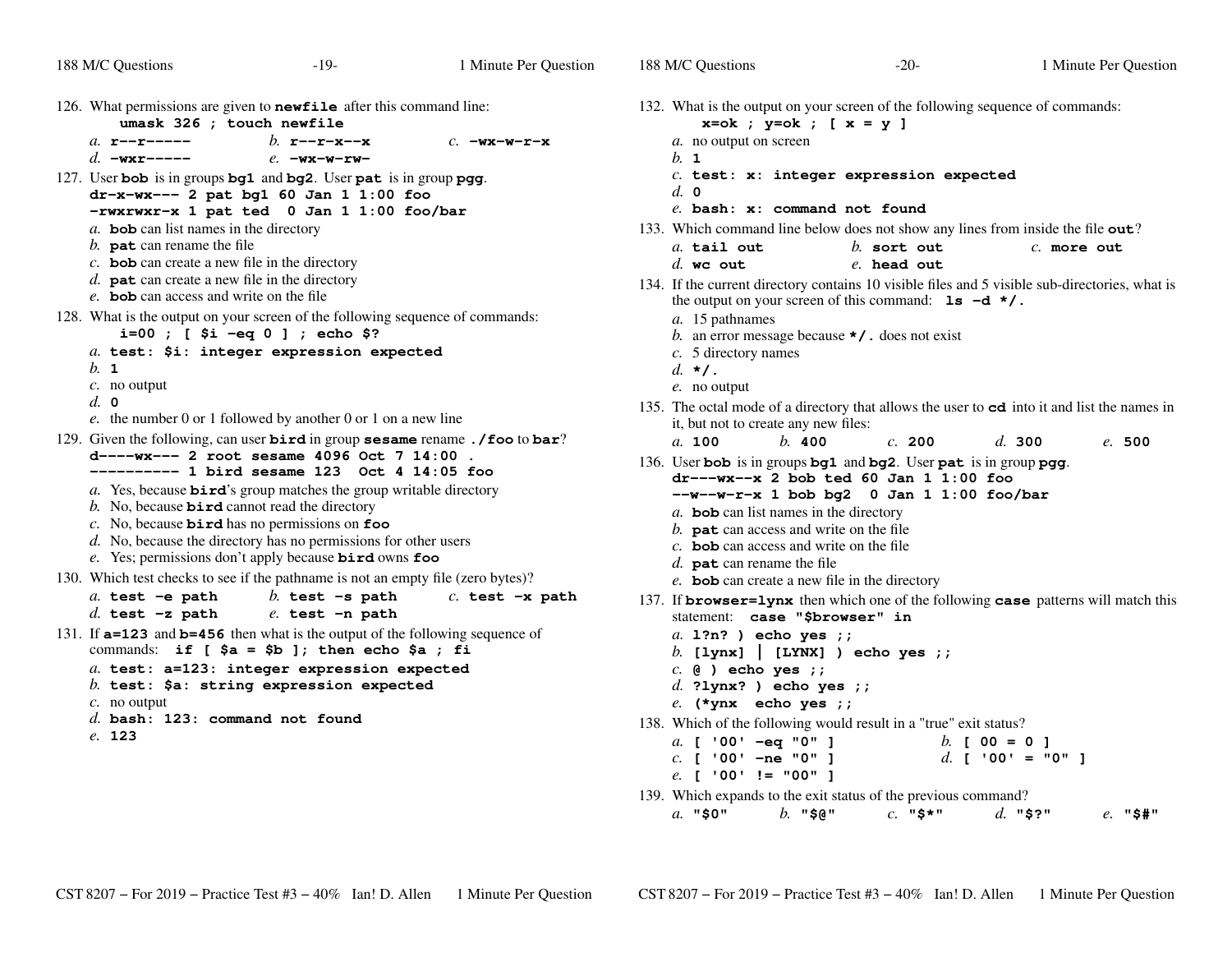| 188 M/C Questions                                                                                                                                                                                                                                                                                                                                                                                                                                                                                                                  | $-21-$                                                                                                                                                                                                                                                                                                                                                                                                                                                            | 1 Minute Per Question                                                                                     | 188 M/C Questions                                                                                                                                                                                                                                                                                                                                                                             | $-22-$                                                                                                                                                                                                                                                                                                                                                                                                                            | 1 Minute Per Question                                |  |  |
|------------------------------------------------------------------------------------------------------------------------------------------------------------------------------------------------------------------------------------------------------------------------------------------------------------------------------------------------------------------------------------------------------------------------------------------------------------------------------------------------------------------------------------|-------------------------------------------------------------------------------------------------------------------------------------------------------------------------------------------------------------------------------------------------------------------------------------------------------------------------------------------------------------------------------------------------------------------------------------------------------------------|-----------------------------------------------------------------------------------------------------------|-----------------------------------------------------------------------------------------------------------------------------------------------------------------------------------------------------------------------------------------------------------------------------------------------------------------------------------------------------------------------------------------------|-----------------------------------------------------------------------------------------------------------------------------------------------------------------------------------------------------------------------------------------------------------------------------------------------------------------------------------------------------------------------------------------------------------------------------------|------------------------------------------------------|--|--|
| 140. Given the following, can user bird in group sesame remove. / foo?<br>drwxr-xrwx 2 root sesame 4096 Oct 7 14:00.<br>-rwxrwxrwx 1 bird sesame 123 Oct 4 14:05 foo<br>$a$ . Yes, because <b>bird</b> matches the writable other permissions<br>b. Yes; permissions don't apply because $\vec{b}$ and owns $\vec{f}$ co<br>c. No, because the directory is not accessible to $\vec{b} \cdot \vec{r}$<br>d. Yes, because $\vec{b}$ and has full permissions on foo<br>e. No, because bird has no write permission on the directory |                                                                                                                                                                                                                                                                                                                                                                                                                                                                   |                                                                                                           | 147. User bob is in groups bg1 and bg2. User pat is in group pgg.<br>$dr - r - x - w - 2$ bob pgg 60 Jan 1 1:00 foo<br>-rwxrwxr-x 1 bob bg2 0 Jan 1 1:00 foo/bar<br>a. <b>bob</b> can access and write on the file<br>$b$ . bob can list names in the directory<br>$c.$ pat can rename the file<br>$d.$ pat can access and write on the file<br>e. bob can create a new file in the directory |                                                                                                                                                                                                                                                                                                                                                                                                                                   |                                                      |  |  |
|                                                                                                                                                                                                                                                                                                                                                                                                                                                                                                                                    | 141. The minimum permissions you need to link a file $\epsilon$ from directory a to<br>directory <b>b</b> are:<br>a. $rwx$ on $a$ , $wx$ on $b$ , $rw$ on $foo$<br>b. $x$ on $a$ , wx on $b$ , none on foo<br>c. $rwx$ on a, wx on b, none on foo<br>d. $wx$ on a, $wx$ on b, $w$ on foo<br>e. $wx$ on $a$ , $wx$ on $b$ , $r$ on foo                                                                                                                             |                                                                                                           |                                                                                                                                                                                                                                                                                                                                                                                               | 148. Which of the following, as first line of a shell script, would mean that when the<br>script is run as a command, $/bin/sh$ will be run with the $-u$ option to process<br>the script.<br>a. $!$ #/bin/sh -u<br>b. #!/bin/sh $-u$<br>$c.$ !/bin/sh -u<br>d. #/bin/sh $-u$<br>$e.$ !!/bin/sh -u<br>149. User bob is in groups bg1 and bg2. User pat is in group pgg.<br>d--x-wx--- 2 bob pgg 60 Jan 1 1:00 foo                 |                                                      |  |  |
| 142. Other than <b>root</b> , who can change the permissions of the following directory?<br>dr-xrwxrwx 17 foo bar 4096 Apr 15 16:40.<br>a. user foo and any user in group bar<br>b. only users in group bar<br>$c$ . only user foo<br>$d.$ only <b>root</b> can change the permissions<br>e. anyone except user $\epsilon$ oo                                                                                                                                                                                                      |                                                                                                                                                                                                                                                                                                                                                                                                                                                                   |                                                                                                           | $-r-x-w-r-x$ 1 bob bg1 0 Jan 1 1:00 foo/bar<br>a. <b>pat</b> can rename the file<br>$b$ . bob can list names in the directory<br>$c$ . <b>pat</b> can access and write on the file<br>$d.$ bob can access and write on the file<br>e. <b>bob</b> can create a new file in the directory<br>150. Which command displays all processes in a full wide listing?                                  |                                                                                                                                                                                                                                                                                                                                                                                                                                   |                                                      |  |  |
|                                                                                                                                                                                                                                                                                                                                                                                                                                                                                                                                    | 143. User bob is in groups bg1 and bg2. User pat is in group pgg.<br>$d-w-rwx-wx$ 2 bob ted 60 Jan 1 1:00 foo<br>-r-xrwxrwx 1 pat bg2 0 Jan 1 1:00 foo/bar                                                                                                                                                                                                                                                                                                        |                                                                                                           | a. ps zxvf<br>$c.$ ps $-\text{any } -\text{wide}$<br>$e.$ ps $-full$                                                                                                                                                                                                                                                                                                                          |                                                                                                                                                                                                                                                                                                                                                                                                                                   | b. ps $-\text{all }$ $-\text{wide}$<br>$d.$ ps laxww |  |  |
| $b$ . pat can rename the file                                                                                                                                                                                                                                                                                                                                                                                                                                                                                                      | a. bob can list names in the directory<br>$c$ . <b>bob</b> can create a new file in the directory                                                                                                                                                                                                                                                                                                                                                                 |                                                                                                           | 151. What minimal permissions must you have on a directory to be able to execute<br>b. 400<br>a. 300                                                                                                                                                                                                                                                                                          | successfully the command <b>1s</b> . from <i>inside</i> the directory?<br>c. 600                                                                                                                                                                                                                                                                                                                                                  | d. 100<br>e. 500                                     |  |  |
| a. crontab<br>$d.$ dmesq<br>$a.$ "\$#"<br>a. Directory: 200 File: 200<br>$c.$ Directory: 100 File: 100<br>e. Directory: 100 File: 200                                                                                                                                                                                                                                                                                                                                                                                              | d. <b>bob</b> can access and write on the file<br>e. pat can access and write on the file<br>144. What command line shows only your own processes, not all processes?<br>$b.$ psmine<br>$e.$ showall<br>145. Inside a shell script, which expands to the number of script arguments?<br>$b.$ "\$?"<br>$c.$ "\$@"<br>146. Given my directory containing a file, which octal permissions allow me to access<br>and append data to the file but not delete the file? | $c.$ ps $1$ xww<br>d. "\$*"<br>$e.$ "\$0"<br>$b.$ Directory: 400 File: 400<br>d. Directory: 600 File: 700 | 152. Given the following, can user bird in group sesame copy. /foo to bar?                                                                                                                                                                                                                                                                                                                    | drwxrw-r-x 2 root sesame $4096$ Oct 7 14:00<br>-rwx-wx-wx 1 bird sesame 123 Oct 4 14:05 foo<br>a. No, because the directory has no write permissions for others<br>b. No, because foo has no read permissions for $\vec{b}$<br>c. No, because the directory is not accessible to $\vec{b} \cdot \vec{r}$<br>$d.$ Yes, because <b>bird</b> has write permissions on $foo$<br>e. Yes; permissions don't apply because bird owns foo |                                                      |  |  |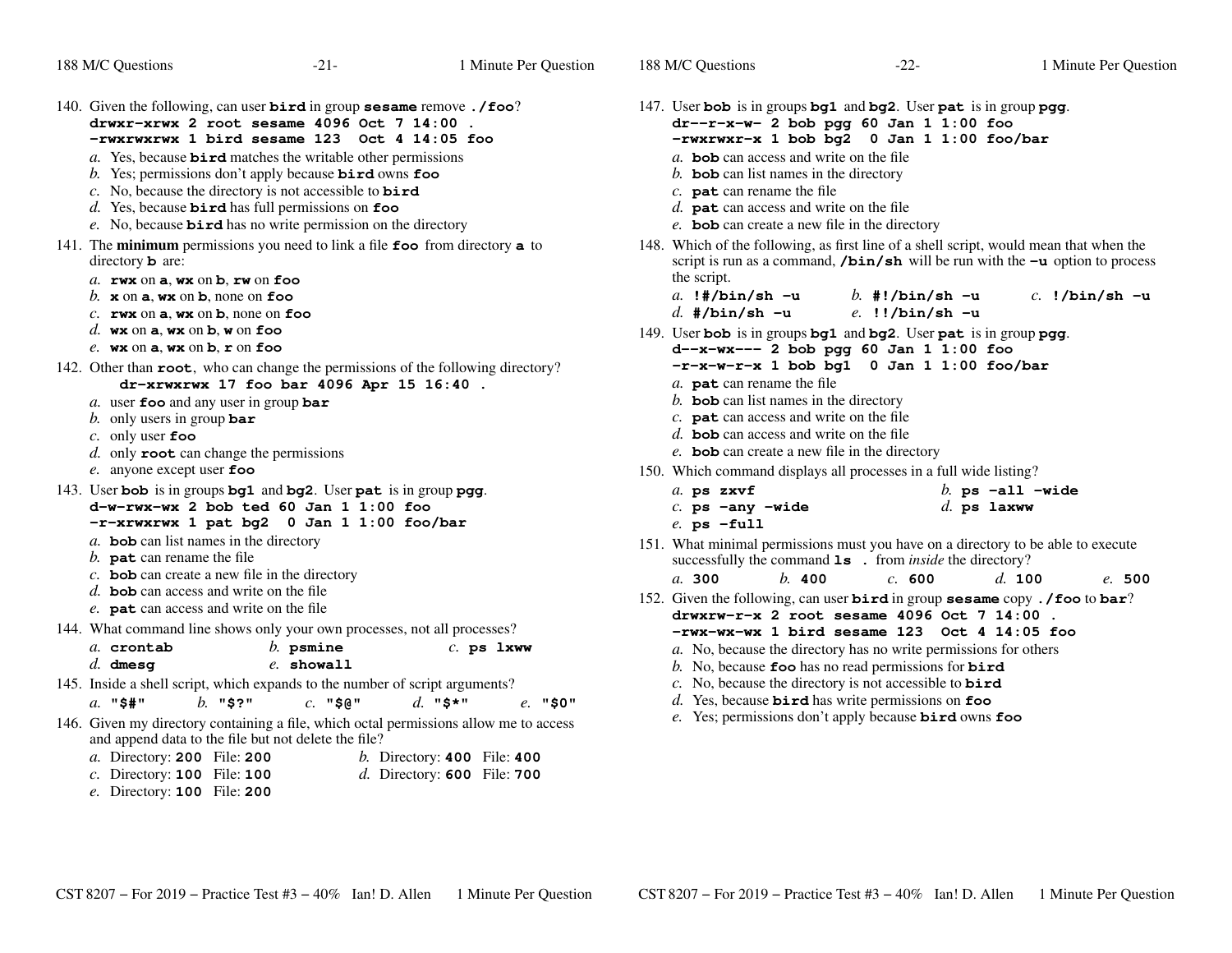| 188 M/C Questions                                                                                                                                                                                                                                                                               | $-23-$                                                                                                                                                                                                                                                                                                                                                                                                                                                                                             | 1 Minute Per Question                     | 188 M/C Questions                                                                                                                                                                                                                                                                                               | $-24-$                                                                                                                                       | 1 Minute Per Question                                                                                            |
|-------------------------------------------------------------------------------------------------------------------------------------------------------------------------------------------------------------------------------------------------------------------------------------------------|----------------------------------------------------------------------------------------------------------------------------------------------------------------------------------------------------------------------------------------------------------------------------------------------------------------------------------------------------------------------------------------------------------------------------------------------------------------------------------------------------|-------------------------------------------|-----------------------------------------------------------------------------------------------------------------------------------------------------------------------------------------------------------------------------------------------------------------------------------------------------------------|----------------------------------------------------------------------------------------------------------------------------------------------|------------------------------------------------------------------------------------------------------------------|
| 153. User bob is in groups bg1 and bg2. User pat is in group pgg.<br>a. <b>bob</b> can access and write on the file<br>$b$ . pat can rename the file<br>$c$ . bob can list names in the directory<br>$d.$ pat can access and write on the file<br>e. bob can create a new file in the directory | d-wxrwx-w- 2 pat ted 60 Jan 1 1:00 foo<br>-r-xr-xrwx 1 pat bg1 0 Jan 1 1:00 foo/bar                                                                                                                                                                                                                                                                                                                                                                                                                |                                           | 160. User bob is in groups bg1 and bg2. User pat is in group pgg.<br>a. bob can create a new file in the directory<br>b. $\mathbf{pat}$ can create a new file in the directory<br>c. <b>bob</b> can access and write on the file<br>d. bob can rename the file<br>e. <b>bob</b> can list names in the directory | $d-wx-w-rwx$ 2 pat bg1 60 Jan 1 1:00 foo<br>-rwxrwxrwx 1 pat ted 0 Jan 1 1:00 foo/bar                                                        |                                                                                                                  |
| 154. The signal sent to a foreground process by typing the [Ctrl–C] key is:<br>a. SIGINT<br>$d.$ SIGSTOP                                                                                                                                                                                        | $b.$ SIGKILL<br>e. SIGTERM                                                                                                                                                                                                                                                                                                                                                                                                                                                                         | $c.$ SIGHUP                               | 161. The minimum permissions you need to copy a file foo from directory a to<br>directory $b$ are:<br>a. $wx$ on $a$ , $wx$ on $b$ , none on foo                                                                                                                                                                |                                                                                                                                              |                                                                                                                  |
| 155. Inside a shell script, which correctly expands to be the first script argument without<br>processing any special characters in the argument?<br>$a.$ '\$1'<br>d. $"$1"$                                                                                                                    | $b. \times 1$<br>$e. \$1$                                                                                                                                                                                                                                                                                                                                                                                                                                                                          | $c.$ "\\$1"                               | b. rwx on $a$ , wx on $b$ , none on foo<br>c. $x$ on $a$ , $wx$ on $b$ , $r$ on foo<br>d. $wx$ on a, $wx$ on b, $rw$ on foo<br>e. $rx$ on $a$ , $wx$ on $b$ , $w$ on $f$ oo                                                                                                                                     |                                                                                                                                              |                                                                                                                  |
| 156. Given the following, can user bird in group sesame append to . / foo?                                                                                                                                                                                                                      | $dr - xr - xr - x$ 2 root sesame 4096 Oct 7 14:00<br>$-r-xrwxrwx$ 1 bird sesame 123 Oct 4 14:05 foo<br>a. No, because $\vec{b} \cdot \vec{r}$ as no write permission on the directory<br>b. No, because <b>bird</b> has no write permissions on $\textbf{foo}$<br>c. No, because the directory is not accessible to $\vec{b} \cdot \vec{r}$<br>d. No, because execute permissions are not set for $\vec{b} \cdot \vec{r}$ on $\vec{f}$ oo<br>e. Yes; permissions don't apply because bird owns foo |                                           | 162. User bob is in groups bg1 and bg2. User pat is in group pgg.<br>a. bob can create a new file in the directory<br>b. bob can rename the file<br>c. $\mathbf{pat}$ can access and write on the file<br>$d.$ bob can access and write on the file<br>e. bob can list names in the directory                   | $d-w--xr-x$ 2 pat ted 60 Jan 1 1:00 foo<br>-rwxr-xrwx 1 pat bg2 0 Jan 1 1:00 foo/bar                                                         |                                                                                                                  |
| 157. Given the following, can user <b>bird</b> in group <b>sesame</b> append to . /foo?                                                                                                                                                                                                         | $dr - xr - r - x$ 2 root sesame 4096 Oct 7 14:00<br>$-rw-rw-r--1$ bird sesame 123 Oct 4 14:05 foo<br>a. No, because execute permissions are not set for <b>bird</b> on foo<br>b. Yes; permissions don't apply because $\vec{b}$ and owns foo<br>c. No, because $\vec{b}$ and has no write permission on the directory<br>d. No, because the directory is not accessible to $\vec{b} \cdot \vec{r}$<br>e. Yes, because bird has write permissions on foo                                            |                                           | 163. If a shell script named <b>foo</b> contains the line:<br>$a.$ ./foo bar bar<br>$c.$ ./foo \$3 \$3<br>$e.$ ./foo "\$1" '\$3'<br>164. What command displays the groups you are in?<br>a. grouprint                                                                                                           | if $[$ '\$3' = "\$1" ] ; then echo SAME ; fi<br>then which of the following command lines will produce <b>SAME</b> as output?<br>$b.$ groups | $b.$ ./foo "bar" 'bar'<br>$d.$ ./foo '\$3' bar<br>$c.$ mkgroups                                                  |
| 158. Under what directory are system configuration files usually stored?<br>a. $\sqrt{var/log}/$<br>$d.$ /log/var/<br>159. Which command line displays all the non-hidden names in the current directory that                                                                                   | $b.$ /bin/<br>$e.$ /usr/bin<br>contain the case-insensitive word $\boldsymbol{hi}$ (and no other names)?                                                                                                                                                                                                                                                                                                                                                                                           | $c.$ /etc                                 | $d.$ gpasswd<br>165. Which crontab line executes at 13:54 every day?<br>a. 13 54 * * * command<br>$c. * * * 1354$ command<br>$e. * * * 54 13$ command                                                                                                                                                           | e. 1stgroups                                                                                                                                 | b. 13 * * * 54 command<br>d. 54 13 * * * command                                                                 |
| a. echo * [Hh] [Ii] *<br>$c.$ echo ? [HhIiHhIi]?<br>$e.$ echo ? [HhIi]?                                                                                                                                                                                                                         |                                                                                                                                                                                                                                                                                                                                                                                                                                                                                                    | b. echo $*(H,h,I,i)*$<br>d. echo *[hiHI]* | new files or to list any of the names in it:<br>b. 100<br>a.500                                                                                                                                                                                                                                                 | c. 300                                                                                                                                       | 166. The octal mode of a directory that allows the user to cd into it, but not to create any<br>d. 400<br>e. 200 |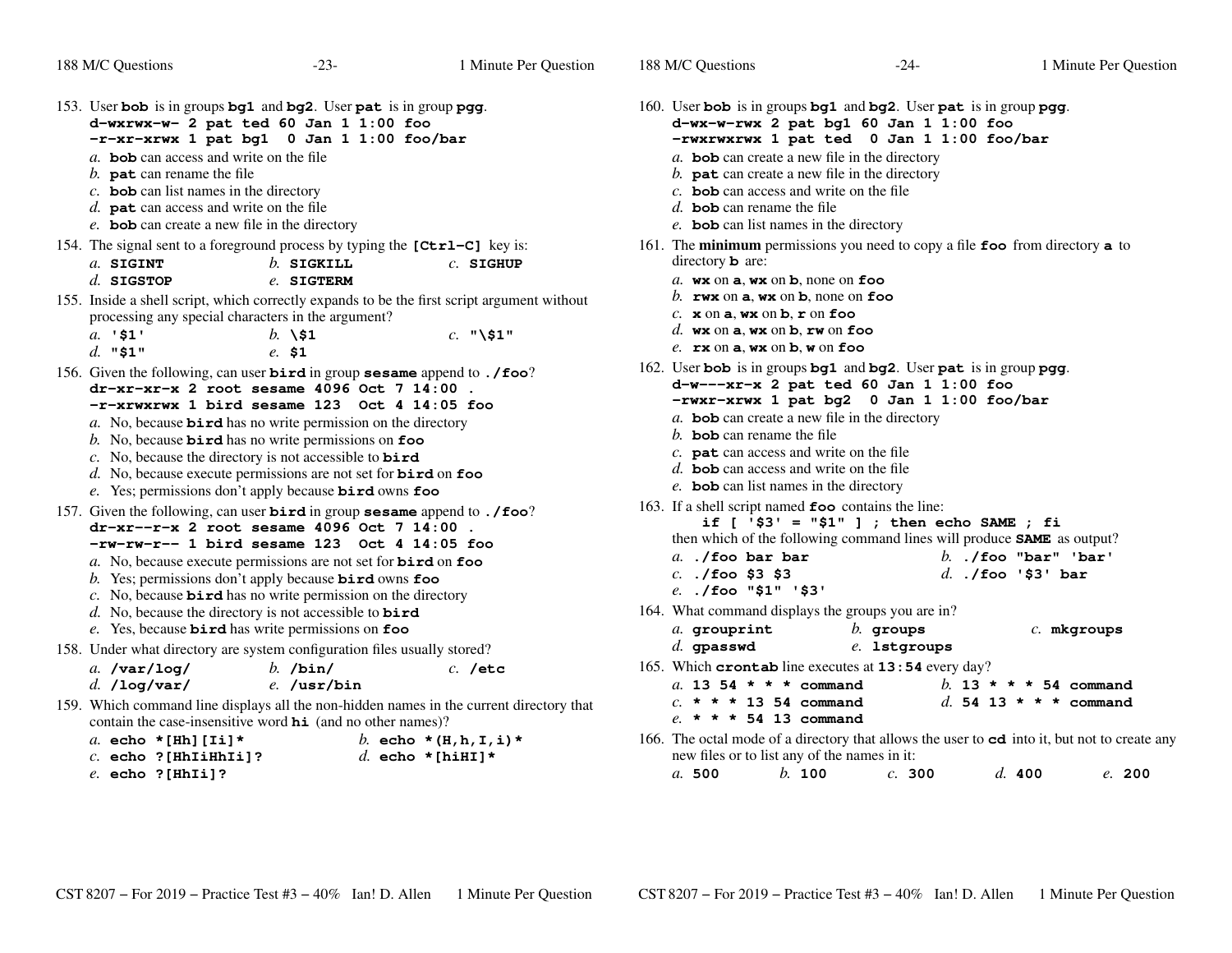| 167. Given the following shell script statement,<br>if $[$ "a" = "b" ] ; then echo SAME ; fi<br>which of the following statements is true?<br>a. " $\mathbf{r}$ " is part of all " $\mathbf{if}$ " statements<br>$b$ . " $\mathbf{I}$ " is passed four arguments<br>$c.$ " $f$ i" would cause a "command not found" error<br>d. an "invalid number" error would result<br>e. "SAME" would be printed                                                                                                 |
|------------------------------------------------------------------------------------------------------------------------------------------------------------------------------------------------------------------------------------------------------------------------------------------------------------------------------------------------------------------------------------------------------------------------------------------------------------------------------------------------------|
| 168. User bob is in groups bg1 and bg2. User pat is in group pgg.<br>dr-xr-xrwx 2 pat bg1 60 Jan 1 1:00 foo<br>-rwxrwxr-x 1 pat ted 0 Jan 1 1:00 foo/bar<br>$a$ . bob can list names in the directory<br>b. $\mathbf{pat}$ can create a new file in the directory<br>$c$ . bob can rename the file<br>d. <b>pat</b> can rename the file<br>e. <b>bob</b> can access and write on the file                                                                                                            |
| 169. Which command line would show the inode number of a file?<br>$a$ . 1s $-1$ file<br>$h$ cat $-1$ file<br>$c.$ find $-$ i file<br>$d.$ ls $-i$ file<br>$e.$ cat $-i$ file                                                                                                                                                                                                                                                                                                                         |
| 170. Given my directory containing a file, which octal permissions allow me to access<br>and append data to the file but not delete the file?<br>a. Directory: 400 File: 400<br>$b$ . Directory: 500 File: 600<br>$c.$ Directory: 100 File: 100<br>$d.$ Directory: 300 File: 200<br>e. Directory: 600 File: 700                                                                                                                                                                                      |
| 171. Given the following, can user bird in group sesame append to foobar?<br>drwxrw-rwx 2 root sesame 4096 Oct 7 14:00.<br>-rw-rw-r-- 1 bird sesame 1024 Oct 4 14:05 foobar<br>a. No, because execute permissions are not set for <b>bird</b> on <b>foobar</b><br>b. Yes, because bird owns foobar<br>$c$ . Yes, because bird has write permissions on foobar<br>d. No, because the directory is not accessible to $\vec{b} \cdot \vec{r}$<br>e. Yes, because sesame has write permissions on foobar |
| 172. Which command line makes a directory $\text{dir}$ into which anyone can put a file, but<br>in which nobody can see the names of the files that are there?<br>a. mkdir dir ; chmod 222 dir<br>b. mkdir dir ; cd dir ; chmod ugo=w.<br>$c.$ mkdir dir ; cd dir ; chmod ugo-rw.<br>$d.$ mkdir dir ; chmod 333 dir                                                                                                                                                                                  |

*e.* **mkdir dir ; chmod 333 .**

| 173. What is the output of this command line in an empty directory:<br>touch .a .b .c ; echo [.]* |
|---------------------------------------------------------------------------------------------------|
| a. no output                                                                                      |
| b. an error message from <b>echo</b> saying $[\cdot]$ * does not exist                            |
| $c. [.]$ *                                                                                        |
| d. .a .b .c                                                                                       |
| $e.$ $a.b.c$                                                                                      |
| 174. What would be the output of the following command line:                                      |
| echo a b c d   awk '{print \$NF}'                                                                 |
| $h$ . d<br>$a$ . SNF<br>$c$ . no output                                                           |
| d a b c d<br>e. 4                                                                                 |
| 175. The output of the <b>whoami</b> command is:                                                  |
| a. your HOME directory                                                                            |
| b. your userid                                                                                    |
| $c$ . a list of users logged in to the system                                                     |
| $d.$ the current directory                                                                        |
| e. a list of accounts in the password file                                                        |
| 176. Given my directory containing a file, which octal permissions allow me to access             |
| and append data to the file but not delete the file?                                              |
| a. Directory: 600 File: 700<br>$b.$ Directory: 500 File: 100                                      |
| $c.$ Directory: 100 File: 600<br>$d.$ Directory: 400 File: 400                                    |
| e. Directory: 200 File: 200                                                                       |
| 177. A Unix/Linux "tarball" is:                                                                   |
| a. a single-file that contains individual compressed files                                        |
| b. a multi-file directory containing individual compressed files                                  |
| c. a single-file that contains individual uncompressed files                                      |
| d. a multi-file directory containing individual uncompressed files                                |
| e. a single compressed file containing one uncompressed file                                      |
| 178. Which of these commands makes a file owned by me, also readable by me?                       |
| a. chmod $r = u$ ./myfile<br>$b.$ umask 300 ./myfile                                              |
| $c.$ chmod r+u myfile<br>$d.$ umask 400 myfile                                                    |
| $e.$ chmod $u+r$ ./myfile                                                                         |
| 179. User bob is in groups bg1 and bg2. User pat is in group pgg.                                 |
| $dr-x-wx-x$ 2 bob ted 60 Jan 1 1:00 foo                                                           |
| -r-xr-xrwx 1 pat bg1 0 Jan 1 1:00 foo/bar                                                         |
| $a$ . bob can list names in the directory                                                         |
| b. <b>bob</b> can access and write on the file                                                    |
| $c.$ pat can rename the file<br>$\sim$ 1                                                          |

- 
- *d.* **pat** can access and write on the file
- *e.* **bob** can create a new file in the directory